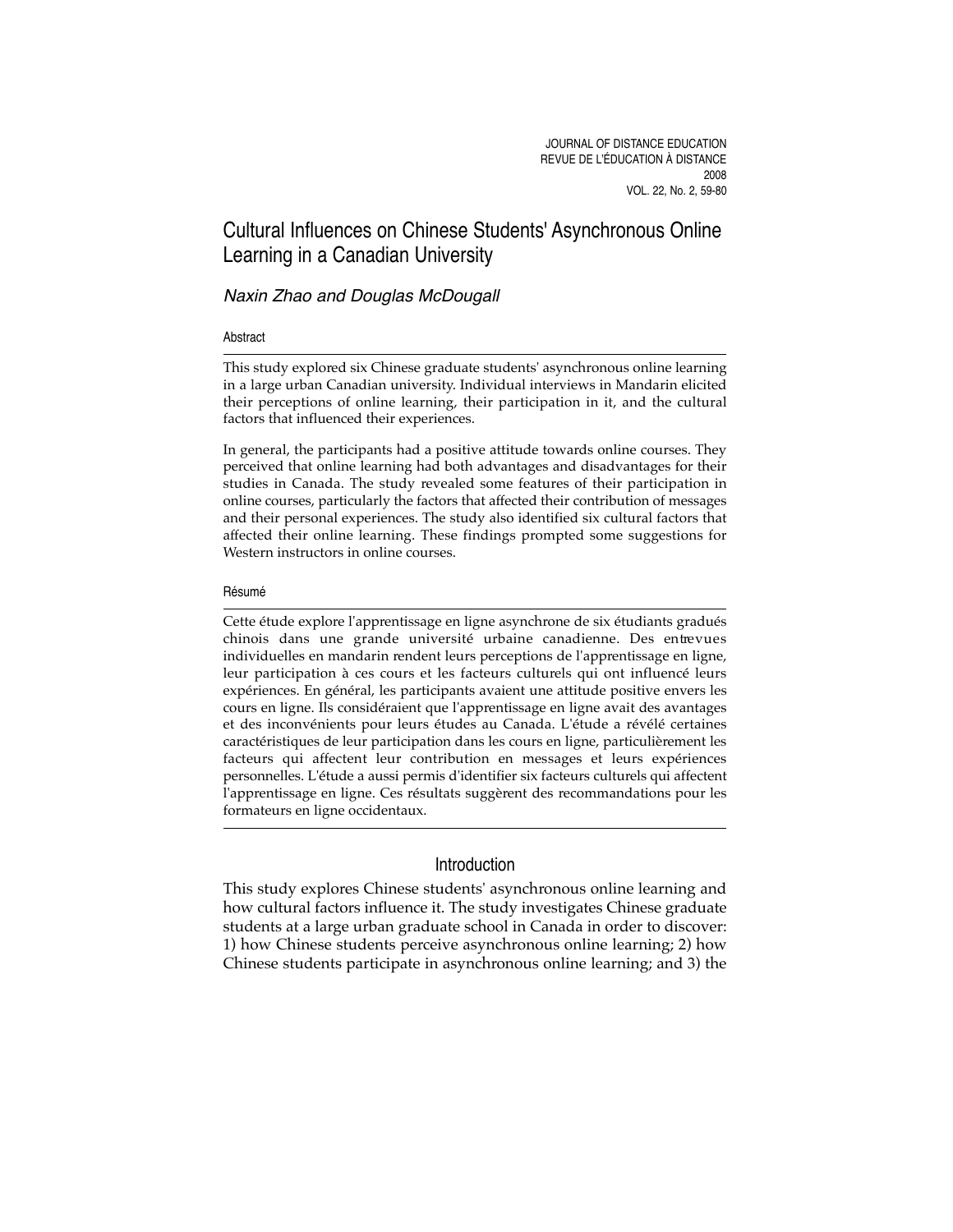cultural factors that affect their participation in asynchronous online learning.

The research literature reveals that cultural differences between China and the West can affect Chinese students' learning and their success in Western universities (Flowerdew & Miller, 1995; Kirby, Woodhouse, & Ma, 1999). First, Chinese students' approaches to learning and their understanding of academic values often differ from those in the Western nations. Second, Chinese students are often not familiar with the local culture of Western countries in which they are studying. Third, the culture of academic disciplines in Western universities often differs from that in China. The learning environments, curriculum theories, teaching practices and evaluation systems infused in Western universities encourage the development of Western educational values; this is also true of the design of Western online learning systems. We can therefore hypothesize that Chinese students taking online courses in Western universities will face challenges in adapting to these new learning environments.

A small number of studies have explored Chinese students' online learning in Western universities. However, these investigations have been neither numerous nor thorough enough to provide practical insights into Chinese students' perceptions of and participation in asynchronous online learning in Western universities and into the cultural influences on that learning. This study will help to bridge this gap by exploring the dynamics of Chinese students' online learning (Mason, 2001).

# Theoretical Framework

Three perspectives underlie the theoretical framework of this study: Western students' perceptions of and participation in online learning, Chinese students' online learning in Western countries, and the cultural influences on Chinese students studying in the West.

# *Western Students' Perceptions of and Participation in Asynchronous Online Learning*

Western students are generally satisfied with their online learning experiences and have a positive attitude towards online learning (Howland & Moore, 2002; Wyatt, 2005). These positive attitudes are reflected in their perceptions of the advantages of online learning, such as increased interaction and participation (McAlpine, Lockerbie, Ramsay, & Beaman, 2002; Vonderwell, 2003), flexibility and convenience of learning (Gabriel, 2004; Song, Singleton, Hill, & Koh, 2004), more effective learning compared to face-to-face learning (Gabriel, 2004; McAlpine et al., 2002), easy access to various knowledge and support bases (Ali, Hodson-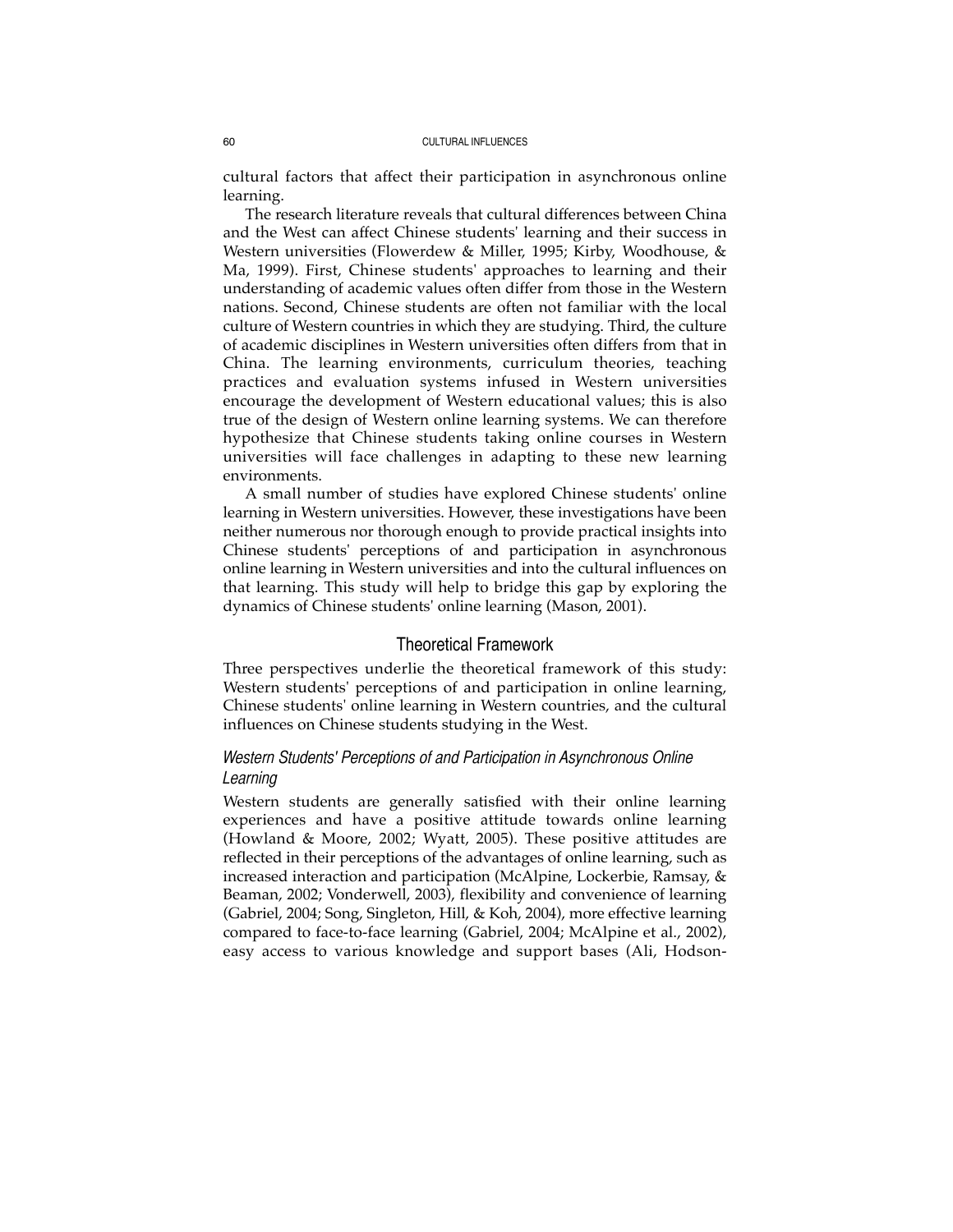Carlton, & Ryan, 2004; Daugherty & Funke, 1998), self-directed learning (Gabriel, 2004; Howland & Moore, 2002), multiple perspectives (Gabriel, 2004; Jin, 2005), democratic learning (Ali et al., 2004), self-confidence gained in learning (Gabriel, 2004), increased motivation for participation, improved technical skills (Daugherty & Funke, 1998) and others.

Although they enjoy its positive aspects, online learners also suffer from the various challenges of online learning, such as coursework and information overload (Gabriel, 2004; Wyatt, 2005), lack of immediate response (Jin, 2005; Vonderwell, 2003), missing visual cues (Howland & Moore, 2002; McAlpine et al., 2002), time-consuming (Howland & Moore, 2002; Gabriel, 2004), technical difficulties (Jin, 2005; Gabriel, 2004), lack of human interaction (Vonderwell, 2003; Wyatt, 2005), lack of community (Song et al., 2004; Vonderwell, 2003), difficulty in understanding instructional goals (Howland & Moore, 2002; Song et al., 2004), inability to think and prepare messages while online (Gabriel, 2004), loss of motivation to contribute (McAlpine et al., 2002) and others.

Studies about students' participation in asynchronous online learning in the West have examined necessary learning skills, peer behaviours and the quantitative data on students' participation. For example, Burge (1994) identified three types of online learning skills: operational, information-processing, and stress-management. She also identified four types of peer behaviours for online learning: participation, response, providing affective feedback, and forwarding short, focused messages. Poole (2000) investigated the number of messages her students posted and found that they each posted 73 messages every person on average in 15 weeks. Individual students in Gabriel's (2004) study posted 67 messages on average (ranging from 49 to 91) in one term.

# *Chinese Students' Online Learning in Western universities*

*Chinese Students' Perceptions of Online Learning.* Ku and Lohr (2003) studied Chinese students' perceptions of their first online learning experiences in an American university. Student attitude survey data indicated that the Chinese students generally had a positive attitude towards the online course. They liked online courses because they were convenient, flexible, and self-regulated. The Chinese students thought that the advantages of online learning were "real" participation with peers, focused interactions, fewer language barriers, possibility of arranging personal meetings with group members, ability to work on their own projects and ideas, and increased intellectual interaction with their American peers (Ku & Lohr, 2003). The Chinese students in Cifuents and Shih's (2001) study believed that online learning could provide authentic language learning and opportunities for cultural exchange.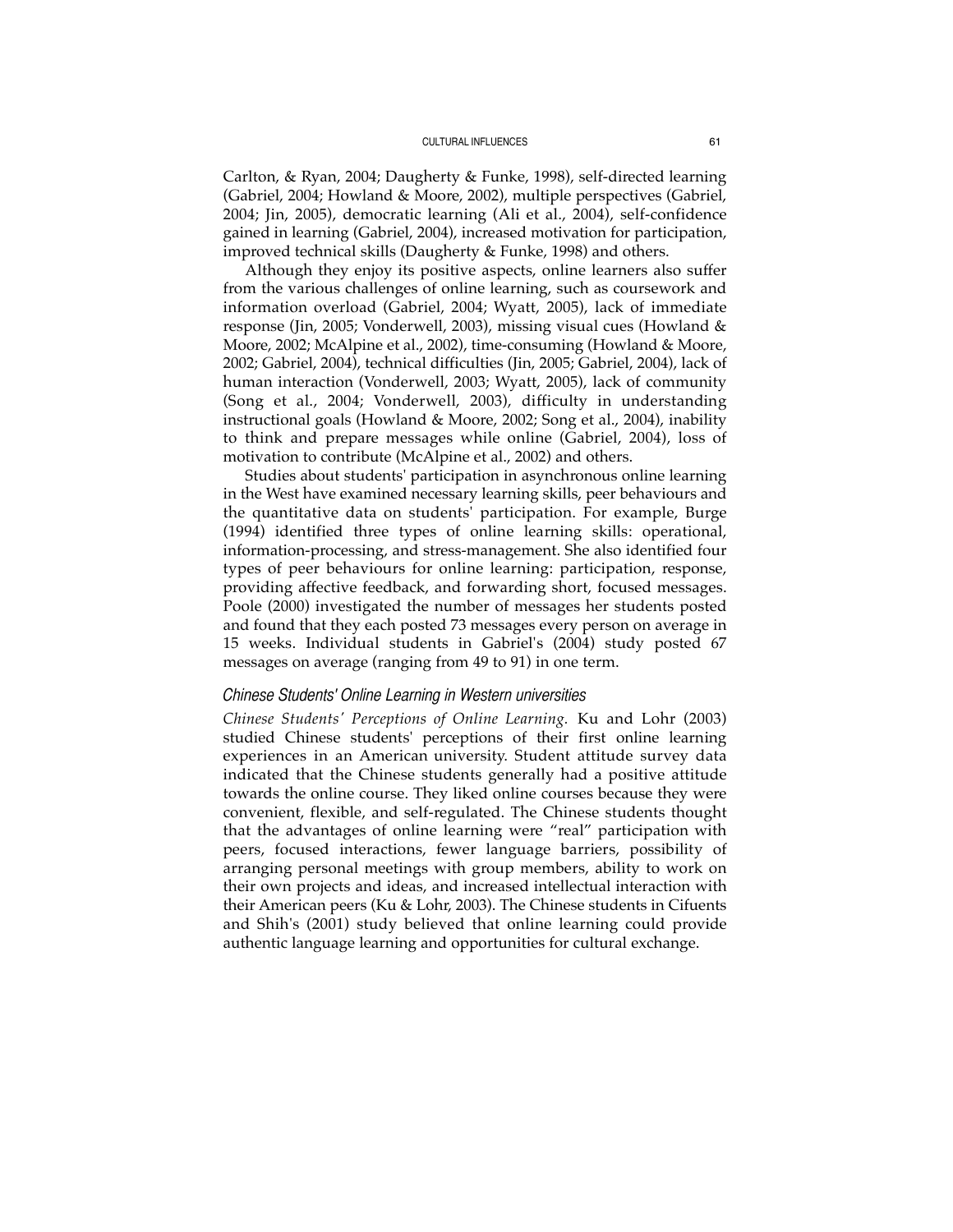Cinfuents and Shih's (2001) and Tu's (2001) studies both found that Chinese students perceived the limitations of online learning were the restrictions of text-based communication, the frustration of slow or missing responses from their partner, and the time consumed in learning. The Chinese students also reported difficulty in understanding the tutor's expectations because of a sense of detachment, time issues related to the different time zones (Cinfuents & Shih, 2001), difficulty in following the train of thought, and the absence of non-verbal cues (Tu, 2001). Ku and Lohr ( 2003) discovered that Chinese students disliked online courses because of the isolation and loneliness of online learning, unconstructive feedback provided by some peers, temporary disappearance of teammates, and a lack of language and cultural exchange.

*Chinese Students' Participation in Online Learning. Research about* Chinese students' participation in online learning in Western universities revealed that they were inactive and were not motivated to participate in online discussion (Shih & Cifuentes, 2003). They felt uncomfortable expressing their ideas in a public area because they did not know the readers of their messages and were afraid of losing face or voicing opinions that they thought would be less valuable (Shih & Cifuentes, 2003; Tu, 2001). The Chinese students in Tu's (2001) study thought that reading and writing messages were an exhaustive process. In addition, Ku and Lohr (2003) reported that Chinese students felt uneasy when the course content was nonlinear and the quality of feedback by their peers was uncertain. They liked to work in small groups, but did not like to work on group projects. They felt confident and assertive in circumstances where they could reflect thoroughly before they posted their messages.

*Cultural Issues of Chinese Students' Online Learning in the West.* Cifuentes and Shih conducted two studies (Cifuents & Shih, 2001; Shih & Cifuents, 2003), using Chinese university students in Taiwan paired with pre-service students in the U.S. so the Americans could tutor the Chinese students to improve their English writing skills. They identified some intercultural issues and phenomena in one-on-one email exchanges: the need for visual images, bewilderment of the Taiwanese students, excessive expressions of gratitude by Taiwanese students, disparate expectations, direct versus indirect writing, misinterpretations, and Chinese students' consideration of their online tutors as knowledgeable authorities, whereas many of the American students refused to take on this role and preferred to correspond in the role as a friend.

In addition, Tu (2001) also identified a few cultural factors that could affect Chinese students' perceptions of CMC, such as: the text color used by the instructor, social relationships with the instructor and peers, facesaving and selective image, anxiety over unexpected chatting invitations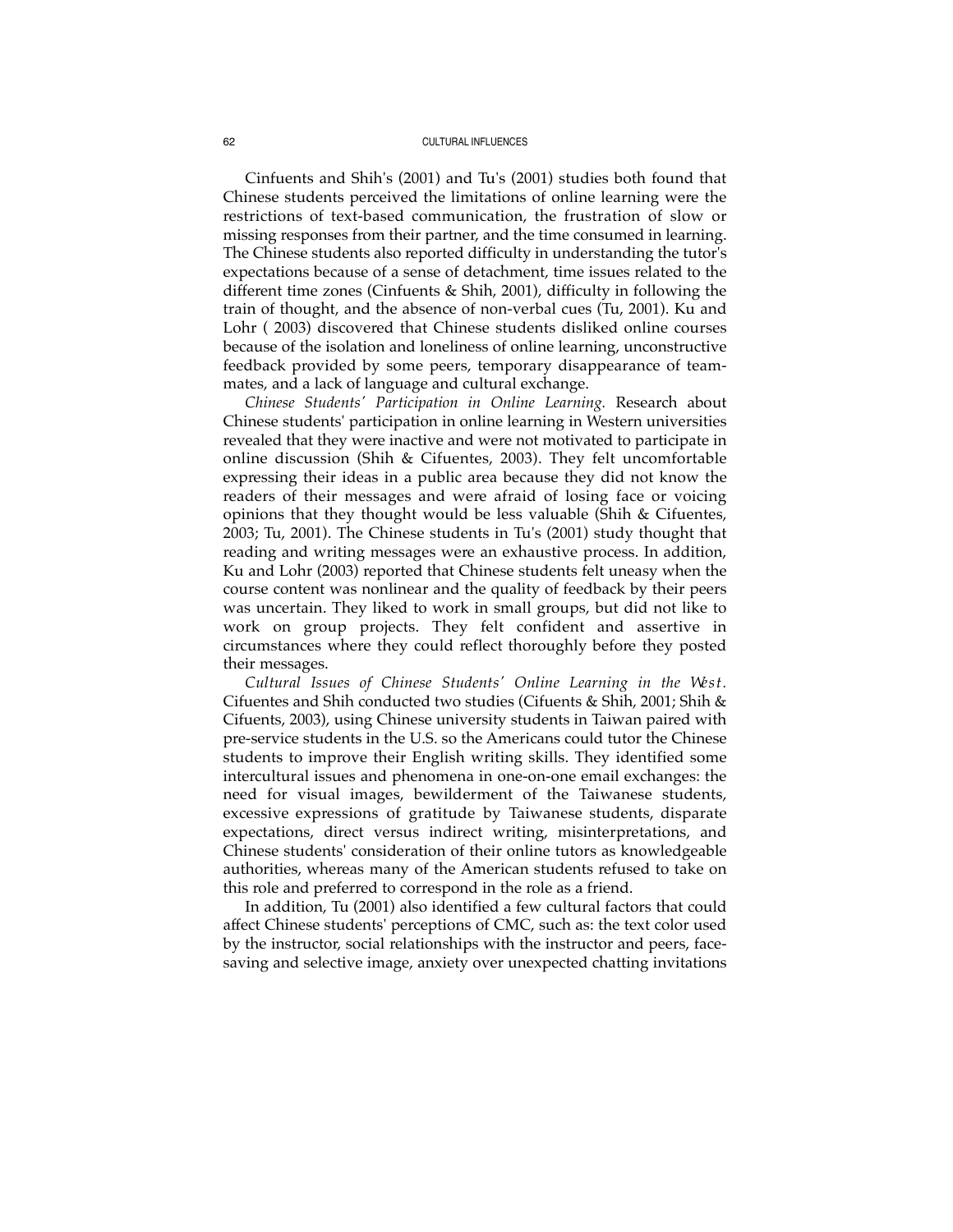(especially from the instructor), and paralanguage techniques such as emoticons and acronyms.

From the review of these few studies of Chinese students' online learning in Western universities, we can find that, although there are a few studies about Chinese students' perceptions of online learning in Western universities, research about Chinese students' participation in online learning and the cultural factors that affect their online learning in the West is still lacking. Additionally, in the two studies conducted by Cifuentes and Shih, one-on-one email exchange was the main communication method and the discussion forums in the second study were not fully used by Chinese students. Thus, these two studies could not investigate the Chinese students' participation in online group discussions. Also, the Chinese students participated in online learning from their home university in Taiwan, and the numbers of Chinese and American students were equal. Therefore, Western cultural influences were less obvious than Chinese cultural influences. As a result, these studies failed to identify cultural factors that might affect Chinese students' participation in online learning where Western culture dominates.

## *Cultural Influences on Chinese Students in Western Universities*

Chinese students' online learning is greatly influenced by their cultural experiences in education, which in China often differ from those assumed by Western academic culture and conventions (Kirby, et al., 1999). Chinese students' experiences of teaching and learning in the Chinese system influence their studies in Western universities through three aspects of culture: approaches to teaching and learning, local culture, and disciplinary culture.

*Influences of Chinese approaches to learning and teaching.* Chinese teaching philosophy demands that students respect and obey their teachers (Liu, 1986). The relationship between students and teachers is strongly hierarchical: teachers have absolute authority and students are not encouraged to question or challenge a teacher's knowledge (Biggs & Watkins, 1999; Chan, 1999; Salili, 2001). Chinese students are often considered reluctant to present opinions or ask questions, even when invited to, because they generally play a passive, compliant role in class (Flowerdew & Miller, 1995). Giving lectures is the dominant teaching method in Chinese classes (Chan, 1999), which are marked by one-way communication from teacher to students; students interact and participate less in Chinese classes than in Western ones (Chan, 1999; Flowerdew & Miller, 1995).

Chinese students are thought to be lacking in critical and creative thinking (Flowerdew & Miller, 1995), which are highly valued in Western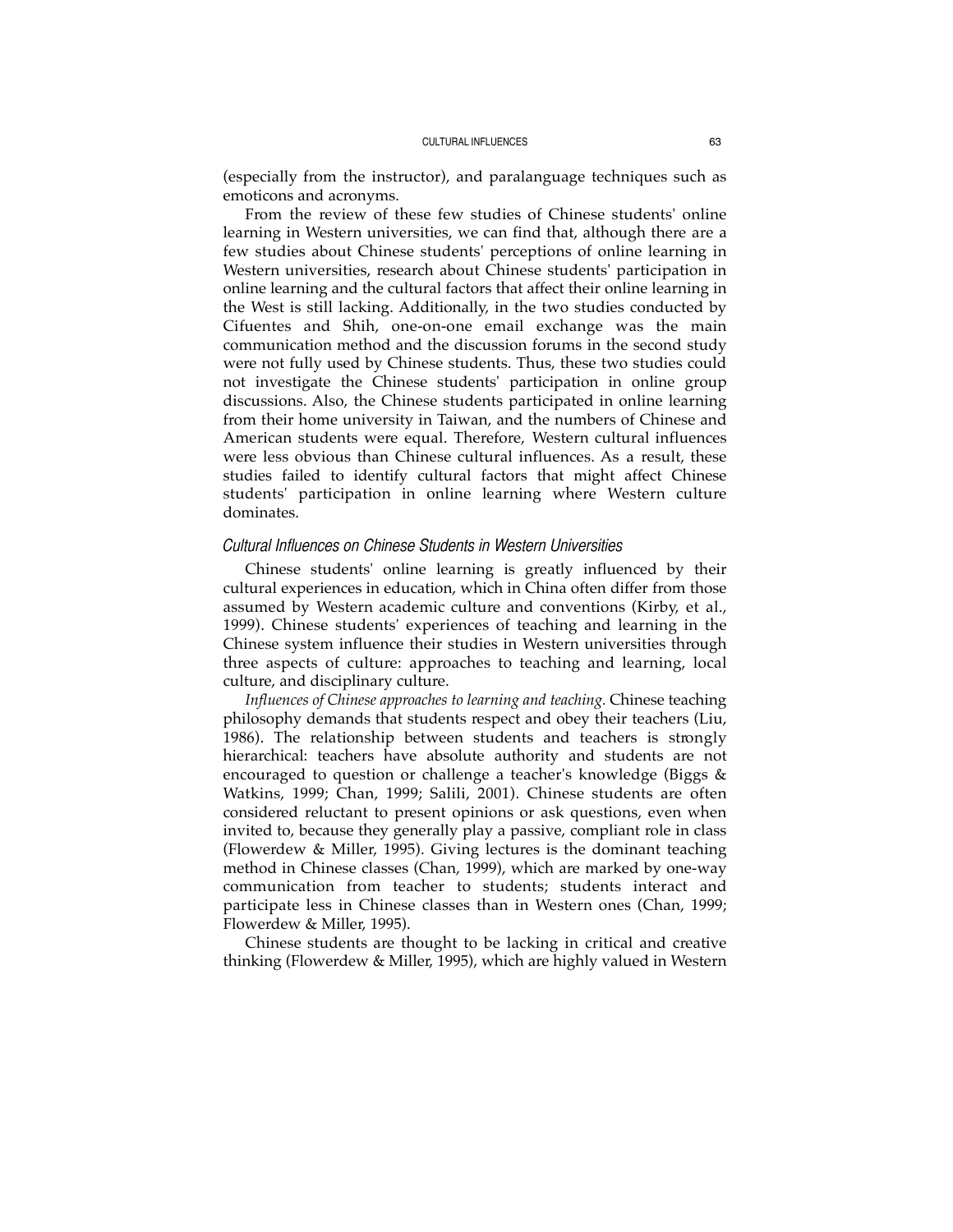educational systems. For Chinese, knowledge is something that should be conserved and reproduced rather than needing to be developed and rethought as Westerners believe (Ballard & Clanchy, 1991). Hence, Chinese students prefer to uncritically accept and memorize the "standard" textbook content, and often replicate the instructor's lecture or the facts in a textbook instead of presenting their own thoughts in assignments and examinations (Flowerdew & Miller, 1995; Watkins & Biggs, 2001). Nevertheless, Biggs and Watkins (1999) argued that Chinese students were not deficient in critical thinking at all but preferred to respond closely to the instructor's question. As a result, their responses may not go beyond the instructor's expectations and thus sound uncritical, even when they differ from the textbook.

Chinese students have a higher motivation for achievement than many other ethnic groups. Studies in the United States (Chen, Stevenson, Hayward, & Burgess, 1995) and Great Britain (Salili, 1996; Woodrow & Sham, 2001) suggested that Chinese students had a stronger achievement motivation than African-American, Hispanic, and Anglo-Saxon students. Chinese students studying in Australia were more fearful of failure than were Australian students (Smith & Smith, 1999).

*Influences of Western Local Culture.* By local culture, we refer to the assumptions governing interactions and daily life with others that members of the host society have internalized and no longer consciously think about. In contrast, these assumptions are alien to foreign students (Flowerdew & Miller, 1995). Local culture may include such aspects of daily life as social activities and events, TV programs and movies, sports, religious events, holidays, and all forms of personal interaction, including interactions within the teaching and learning environment. Local culture manifests its importance when it is referenced to explain certain concepts (Flowerdew & Miller, 1995).

Flowerdew and Miller (1995) found that Chinese students in a Hong Kong university misunderstood the illustrative examples provided by Western lecturers because they did not know the examples or could not recognize their English names, even though they knew the Chinese names or phonology. This also holds true for Chinese students studying overseas. Chinese students studying in the U.S. often think they do not have the same interests as their American colleagues; thus, the two groups have difficulty understanding each other (Feng, 1991). Chinese students studying social sciences in America need a better understanding of American culture, values, and social systems than those studying natural sciences and engineering (Feng, 1991). Further, Chinese students may understand only the literal but not the figurative meaning of an English idiom (Ladd & Ruby, 1999) and may not understand the humor of Western society (Feng, 1991; Flowerdew & Miller, 1995).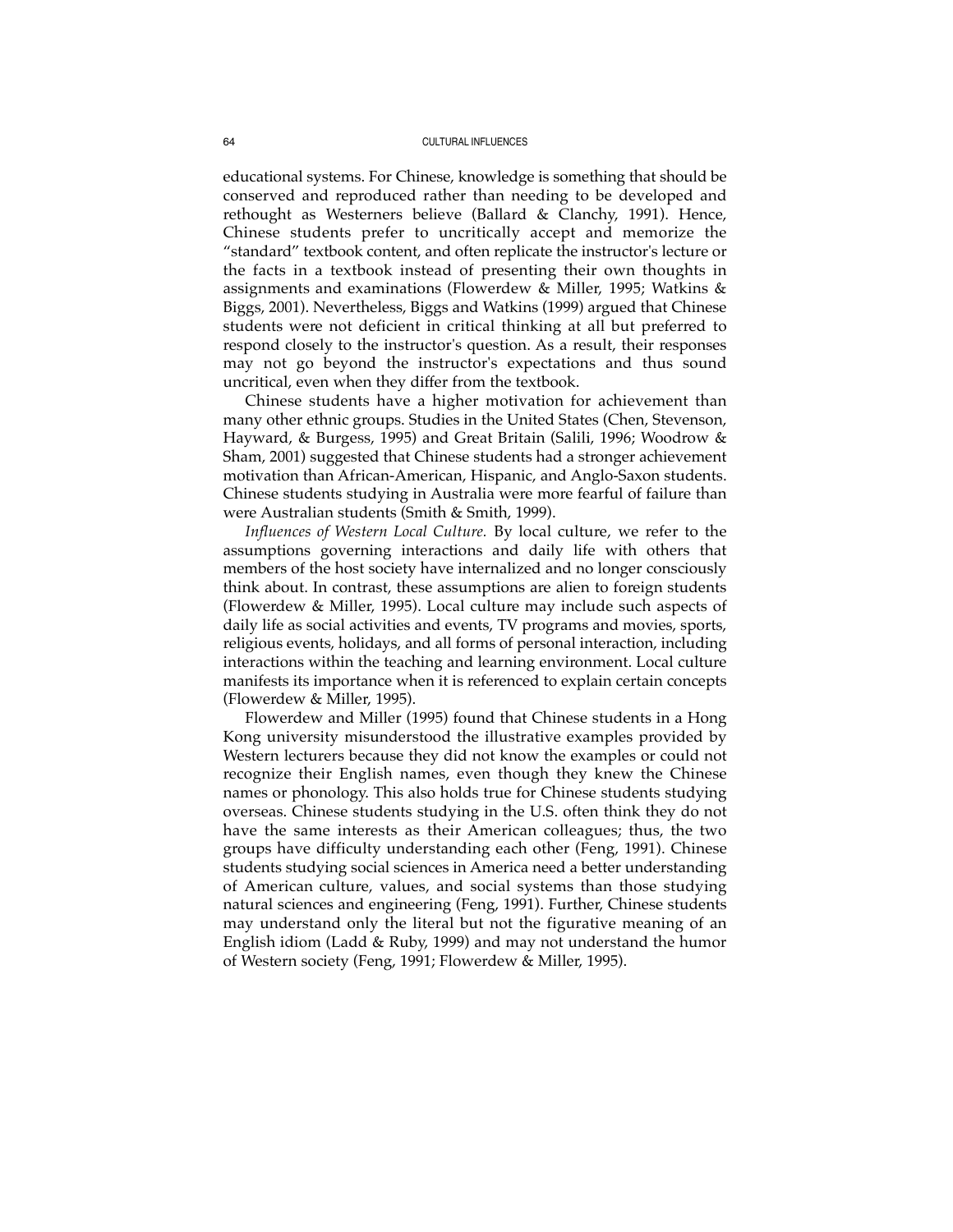*Influences of Disciplinary Culture.* Chinese students may not know "the theories, concepts, norms, terms, and so on of a particular academic discipline" (Flowerdew & Miller, 1995, p. 366) that they are studying in Western schools. Becher (1981, 1987) declared that the forms of language and the central terminologies of various disciplines differed between Chinese and English. International students sometimes have been perceived as poor academic writers because their rhetorical styles and patterns of argument were inconsistent with the instructor's expectations (Kaplan, 1966, 1972). González, Chen and Sanchez (2001) found that Chinese students tended to adopt an indirect or circular pattern of expression which is not favored in Western rhetoric; thus, Chinese students' writing often lacks unity and coherence when viewed in Western terms. The authors further discovered that some metaphors used in Chinese students' writing were hard for American readers to understand, because a Chinese metaphor "is not readily used as a cultural convention among English speakers" (p. 644). In addition, the development of some disciplines differs among cultures (Flowerdew & Miller, 1995). For example, the research objectives, research methods, and philosophical rationales underpinning certain disciplines in China differ from those in Western countries.

# Research Methods

This study aims to generate a theory about Chinese students' (individuals) perceptions, interaction, actions, and engagement in the process of asynchronous online learning (a phenomenon) that relate to the particular context of a Western university (a particular situation). Therefore, we took a grounded theory approach to our research (Chentiz & Swanson, 1986; Creswell, 1998). When we analyzed the data, we had no particular theory in our mind about Chinese students' online learning in the West; instead, we tried to inductively construct a theory about it. All the themes we found emerged from the data analysis through thorough, repeated, line-by-line reading of the interview transcripts (Bogdan & Biklen, 1992).

Six women Chinese graduate students, studying in three different programs at the Education department of a large urban graduate school in Canada, participated in the research. All six participants were from Mainland China and Mandarin was their mother language. Each had acquired a Bachelor's or Master's degree. Five of them had worked as English teachers in China. They had not previously studied in any Western institute for more than one year and had no online learning experience before they started their studies at their current graduate school. This last criterion was important, because English as Second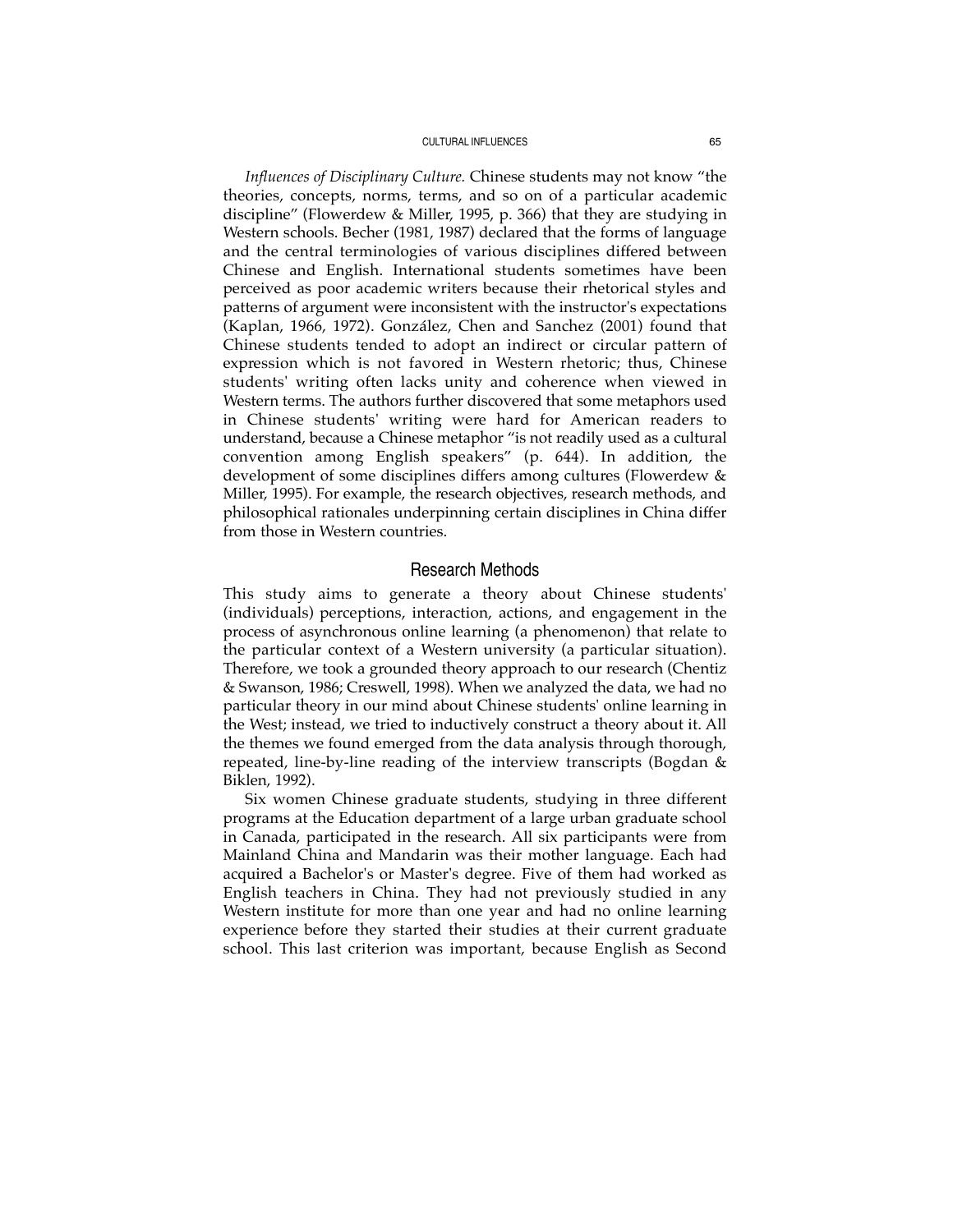Language students may change their learning styles as they gain exposure to the Western culture and educational system (Reid, 1987; Smith & Smith, 1999). The six participants took online courses to attain credits for their on-campus programs at either Master's or Doctoral level. However, no more specific information will be provided in this paper, because it could be used to identify each participant easily. Table 1 displays information about the six participants' educational backgrounds and the status of their studies when the research was conducted.

We collected data through individual, face-to-face interviews, each about 30 minutes. We primarily used 10 pre-set, open-ended interview questions in order to ensure that the respondents would produce the target data (see appendix for interview questions). However, the questions asked during the interviews were not restricted to the pre-set questions. We asked participants supplementary follow-up questions in order to clarify or elicit details (Strauss & Corbin, 1998). Because their English could have restricted their answering freely (Lin, 2002), we interviewed the participants in Mandarin to ensure accurate expression and deep reflection. All interviews were tape-recorded, transcribed verbatim and analyzed by the first author with the support of the second author.

For this study, we defined perceptions as students' awareness and understanding of the advantages and disadvantages of asynchronous online learning. We also defined participation as activities or learning strategies that students carried out in their online learning, specifically composition of online discussion messages, engagement in online group work, and preferences for online assignments.

Participants' Educational Backgrounds and Status of Studies

| Participants           | Elle           | Lydia         | Min   | Nina  | Pearl    | Sofia |
|------------------------|----------------|---------------|-------|-------|----------|-------|
| Last degree earned     |                |               |       |       |          |       |
| in China               | Bach.          | Mast.         | Mast. | Mast. | Bach.    | Bach. |
| Subject studied        |                |               |       |       |          |       |
| in China               | Engl.          | Engl.         | Engl. | Engl. | Engl.    | Engl. |
| First term took        |                |               |       |       |          |       |
| online course          | $\mathfrak{D}$ | 1             | 1     | 3     | 3        | 1     |
| Total online course(s) |                |               |       |       |          |       |
| taken before           |                |               |       |       |          |       |
| interview              | 1              | $\mathcal{P}$ | 1     | 1     | 5        | 1     |
| Online course(s)       |                |               |       |       |          |       |
| taking when            |                |               |       |       |          |       |
| interviewed            | $\Omega$       | 1             | 1     | 0     | $\Omega$ | 0     |
|                        |                |               |       |       |          |       |

# Table 1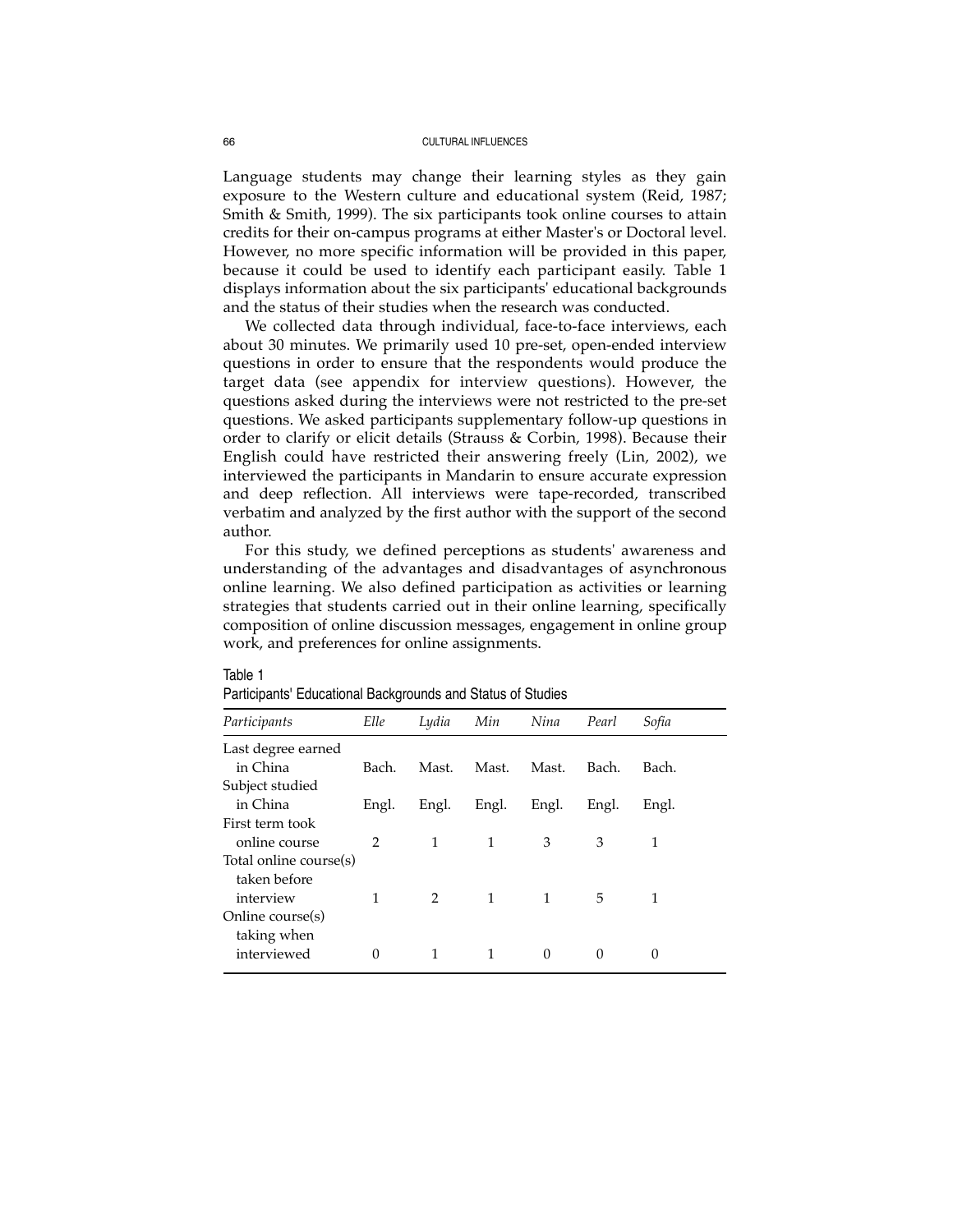# Findings

Three major themes emerged from the interviews with participants: the Chinese students' perceptions of asynchronous online learning, their participation in asynchronous online learning, and the cultural factors that affected their online learning.

## *Chinese Students' Perceptions of Asynchronous Online Learning*

The Chinese students had a positive attitude towards asynchronous online learning. They declared that they liked online courses, although not everyone's experience was positive. One participant said "I gradually began to like [on-line learning]. I did not like it at the beginning. I felt very odd at the beginning." They enjoyed taking asynchronous online courses because these courses had some advantages for their studies in Canada.

*Fewer language barriers.* The Chinese students believed that they faced fewer language barriers when taking asynchronous online courses than when taking face-to-face courses:

I think that face-to-face courses are not as profitable as on-line courses for me in the short term. [On-line courses are] advantageous to learn knowledge and to communicate [with others]. At least, on-line courses can help me overcome the psychological pressure that my language abilities are not as good as the native speakers'. (Elle)

Two major reasons contribute to this belief. First, asynchronous, delayed communication gives the students more time to read, understand, and write a response. Second, the text-based online discussion required only English reading and writing skills; listening and speaking skills are more difficult to master. However, some of the participants found online communication very formal and lacking in visual cues, thus demanding higher English writing proficiency to compensate for this lack.

*More participation than in face-to-face courses.* The participants believed that they joined in online class discussions more than in face-to-face setting for two reasons: First, they had more time to think and more chances to express their ideas; and second, the online situation allowed them to modify their personal characteristics and mitigated the effects of their traditional approaches to learning. Traditionally, Chinese students are reserved and very careful about "saving face"; the avoidance of faceto-face meetings in asynchronous online learning allowed them to feel that they could write without inhibition about anything.

*Multiple perspectives.* Some participants believed that online discussion and group work could provide multiple perspectives on learning topics,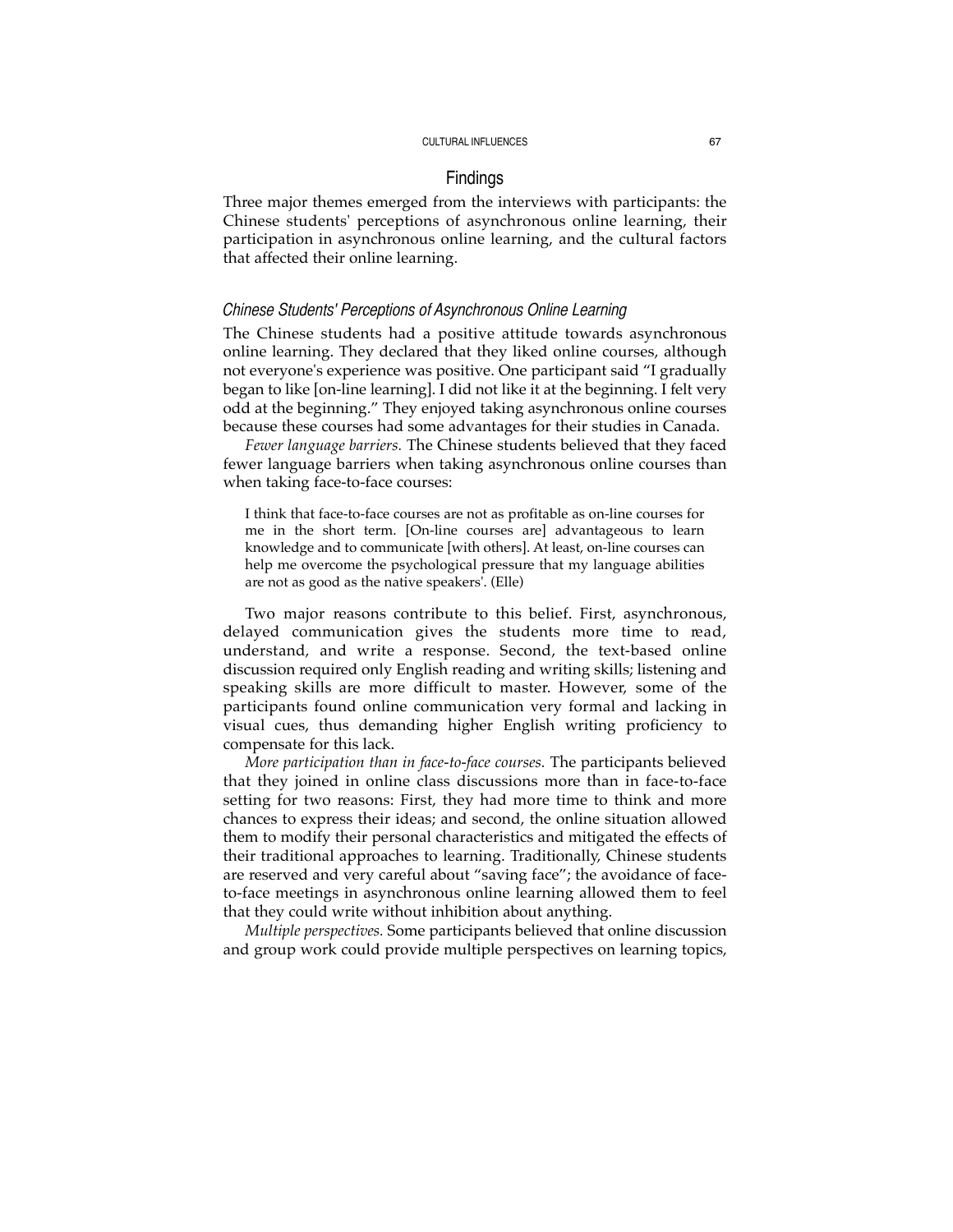which would help them learn effectively or could enrich their learning experience. One participant stated "reading notes is just like listening to others' speech. I heard different voices, different perspectives of viewing the same thing". (Lydia)

*More effective learning than in face-to-face situations.* The participants thought that they could learn more and reflect more deeply on course content in asynchronous online learning than in face-to-face learning. They reported that fewer language barriers, the presence of multiple perspectives, writing- and reading-based communication, less interference from distractions, constantly available transcripts of the communication, time-delayed communication, and the ability to use time more effectively all led to the belief that they had learned more effectively in asynchronous online courses.

In addition to these four major advantages, the participants also believed that a flexible learning schedule and place-independence were the advantages of asynchronous online learning. One participant even claimed that it was easier to get good grades in asynchronous online courses because all the learner's efforts were clearly displayed to the instructor:

I think that it is easier to get a good grade in online learning than in the classroom. This is because if you have spent enough time and if you have worked hard, your efforts are displayed there. It is easier for the teacher to observe what you have been doing. The instructor can see all the efforts you have made. (Min)

However, the participants also believed that asynchronous online learning had disadvantages, which made them uneasy about taking online courses or even prevented them from taking these courses.

*Online courses consume more time than face-to-face courses.* Four of the six participants believed that online courses consumed more time than faceto-face courses; one even thought that the time spent on online courses was at least twice as much as the time spent on face-to-face courses. The time spent on online courses varied, depending on the specific situation for each online course. Familiarity with the course content, the number of students participating in the online course, and whether peers were active in an online course affected the time they spent.

*Lack of immediate communication.* The participants agreed that the communication in asynchronous online learning is not as immediate as in face-to-face learning. The lack of an immediate response from the instructor made them feel less direct connection with the instructor and inhibited clarifying uncertainties quickly. Thus, they felt that it was difficult to take online courses.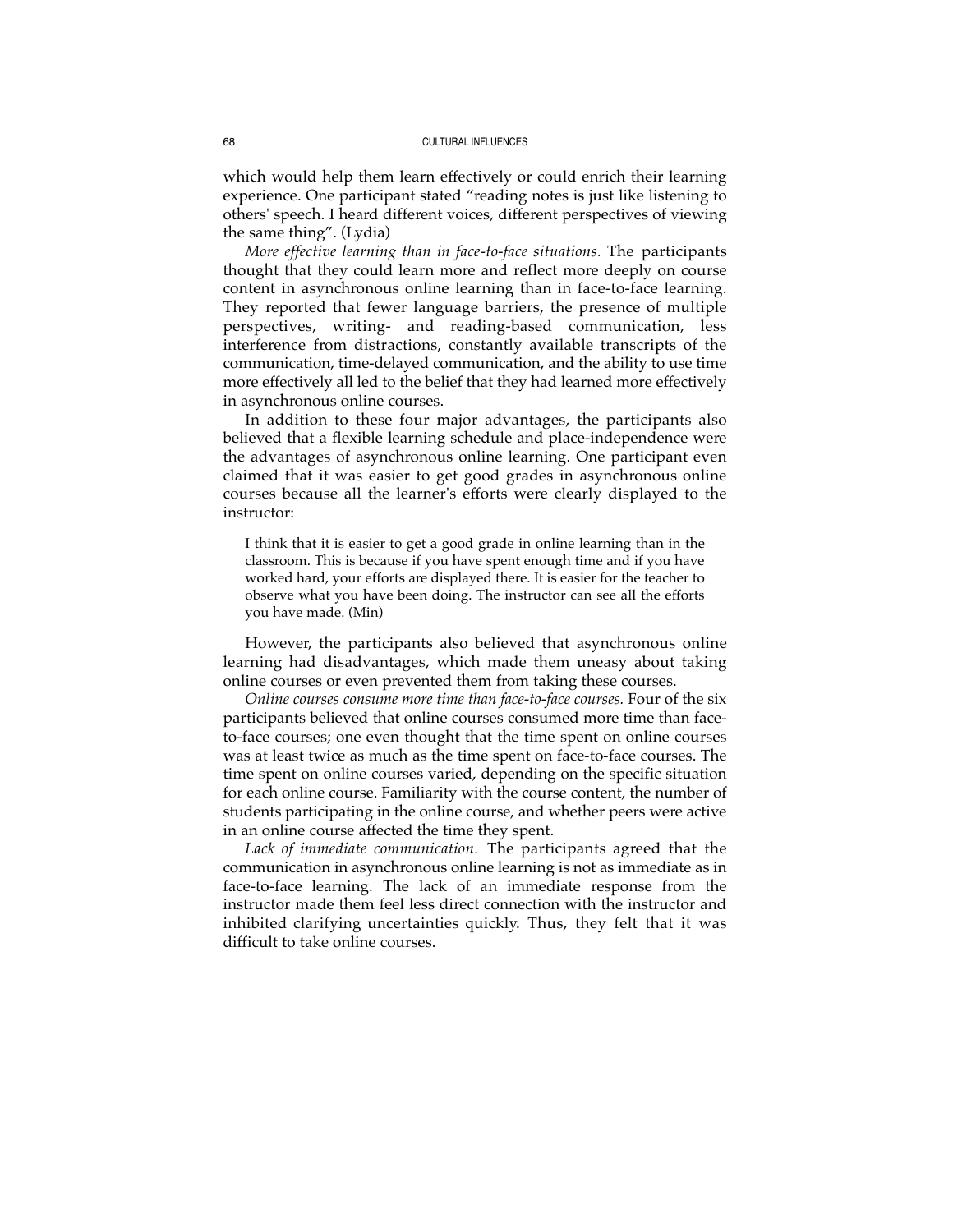*Missing non-verbal clues in communication.* The participants believed that online communication was very restrictive, being only text-based. One could not use body gestures or other non-verbal means for communication. They felt that this single channel was not conducive to communicating and expressing their ideas. Depending exclusively on written language made one participant feel a stronger demand for English writing abilities than in face-to-face learning. The participants also declared that the online learning environment might lose some nonverbal clues that sometimes were constructive for illustrating a point. They experienced difficulties when conducting group work because of this lack of face-to-face communication. One student developed a strategy to use visual communication such as a webcam to overcome this inadequacy.

Further, online learning could not help Chinese students improve their oral English communication proficiency, because it lacked personal contact. The time-flexibility feature sometimes allowed them to procrastinate about participating in discussion so long that they lost the thread of their ideas.

# *Chinese Students' Participation in Asynchronous Online Learning*

*Writing and contributing of discussion messages.* The number of messages the Chinese students contributed varied, depending on how active each asynchronous online course was. The participants generally posted four or five messages each week (range from one to more than ten). They obtained their ideas for what to write from four main sources: course reading materials, messages from other course participants, related materials from other courses or resources, and personal experiences.

*Factors that affected contributing of messages.* First, interest in the discussion topics or the reading materials affected the number of messages the participants posted. Second, their messaging depended on whether other students responded. Third, unfamiliarity with the disciplinary culture, including the subject matter and the Canadian educational system, affected their posting of messages. Each participant's personal life also affected contribution. If they could not finish reading the course materials or if the materials were hard to understand, then they might post fewer notes. One participant stated that she would post more messages when she was moderating the course discussion or when other students participated actively.

*Preference for contributing new messages.* Four of the Chinese students preferred starting new discussion threads rather than building on other participants' messages. They considered new messages as their own reflections on the learning. They also had more topics available to write about if they started a new thread, especially if they started it early in a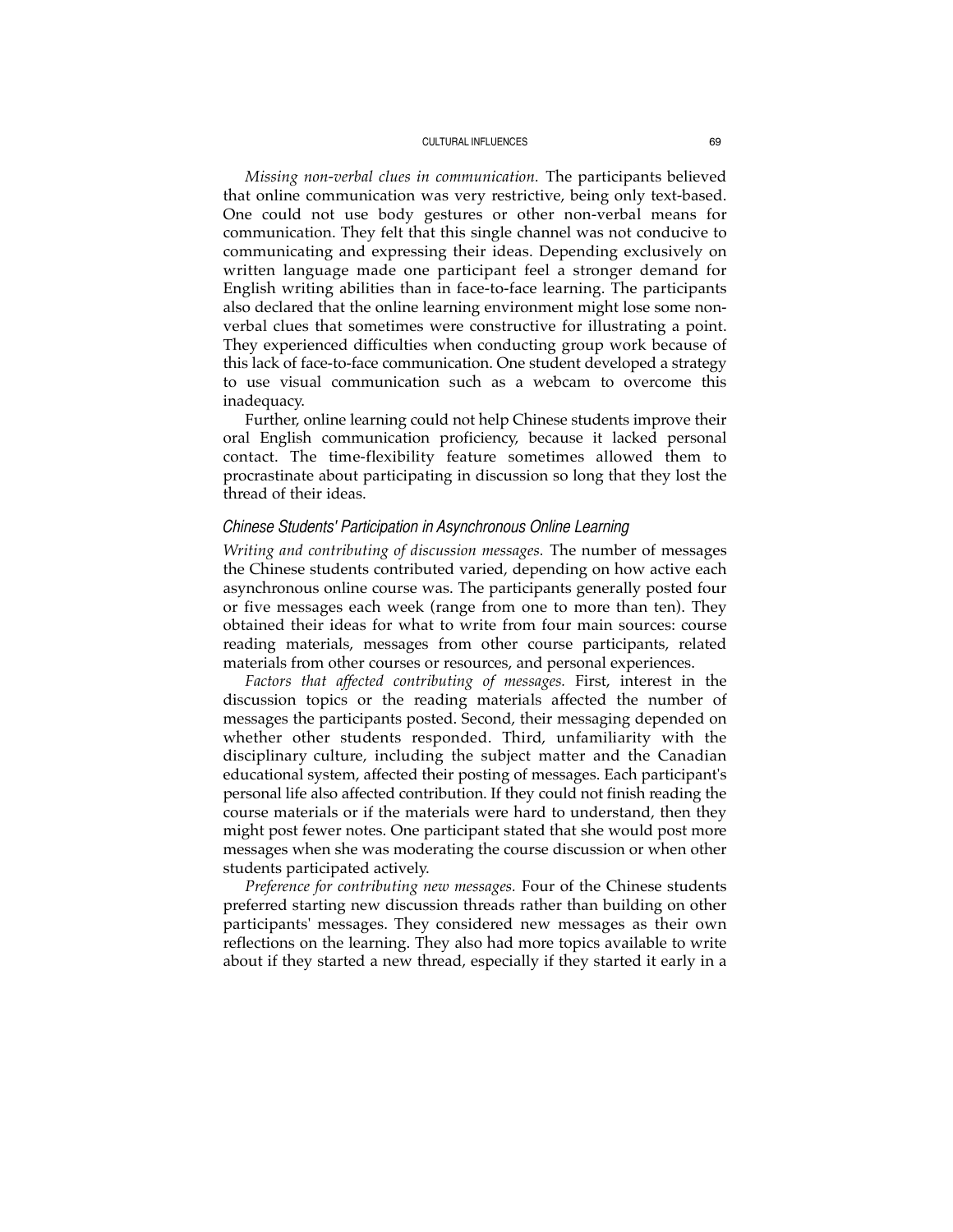week. They built on other students' messages only if they were interested in the topic, if they disagreed with the other person's opinions, if there were many people building on the thread, or if they had thought thoroughly about others' opinions:

I like to write new notes. New posts are my own reflections. … I seldom post add-on notes. I may add on some notes only when a topic is discussed by more and more people, or when I really do not agree with the opinion in a note. I generally post very few add-on notes. (Nina)

*Learned more through writing messages.* Many of the participants declared that they learned more by writing messages than by reading messages. They believed that only writing messages could bring about real understanding of a topic. They thought that writing required careful thought and reading, and often involved a search for additional learning materials. They considered writing notes as real participation in the course:

I learned more by writing [notes]. I think, before you write, you certainly need to think carefully, and then search for more materials thoroughly, and then you are able to write. Therefore, I think, through this searching and thinking, the note is completely my own stuff. I really learned. When reading others' notes, I sometimes just read casually, sometimes just forgot or neglected [those notes]. Reading [notes] cannot yield meaningful thinking like writing [notes]. (Sofia)

Two of the participants declared that they learned equally in both ways. They stated that reading messages provided multiple perspectives and produced new ideas, whereas writing messages demanded profound reflection:

I think it is half and half. ... Reading others' notes is just like listening to others speaking. What I heard is another voice, another perspective to view the same thing. If I write on my own, I need to understand; … I need to think; thus, I can really have some ideas. Writing my own notes can give me deeper insights. (Lydia)

*Involvement in online group work.* Opinions about online group work varied. Some participants enjoyed online group work, even though there were some awkward situations. They claimed that group projects helped them observe things from multiple perspectives, learn by indirect experience and learn Canadian culture. Some others stated that it was hard to say whether they enjoyed group work or not. They believed that the group members' qualifications affected the final result of group work. One participant asserted unhesitatingly that she did not like group work, despite having had no asynchronous online group-work experience; she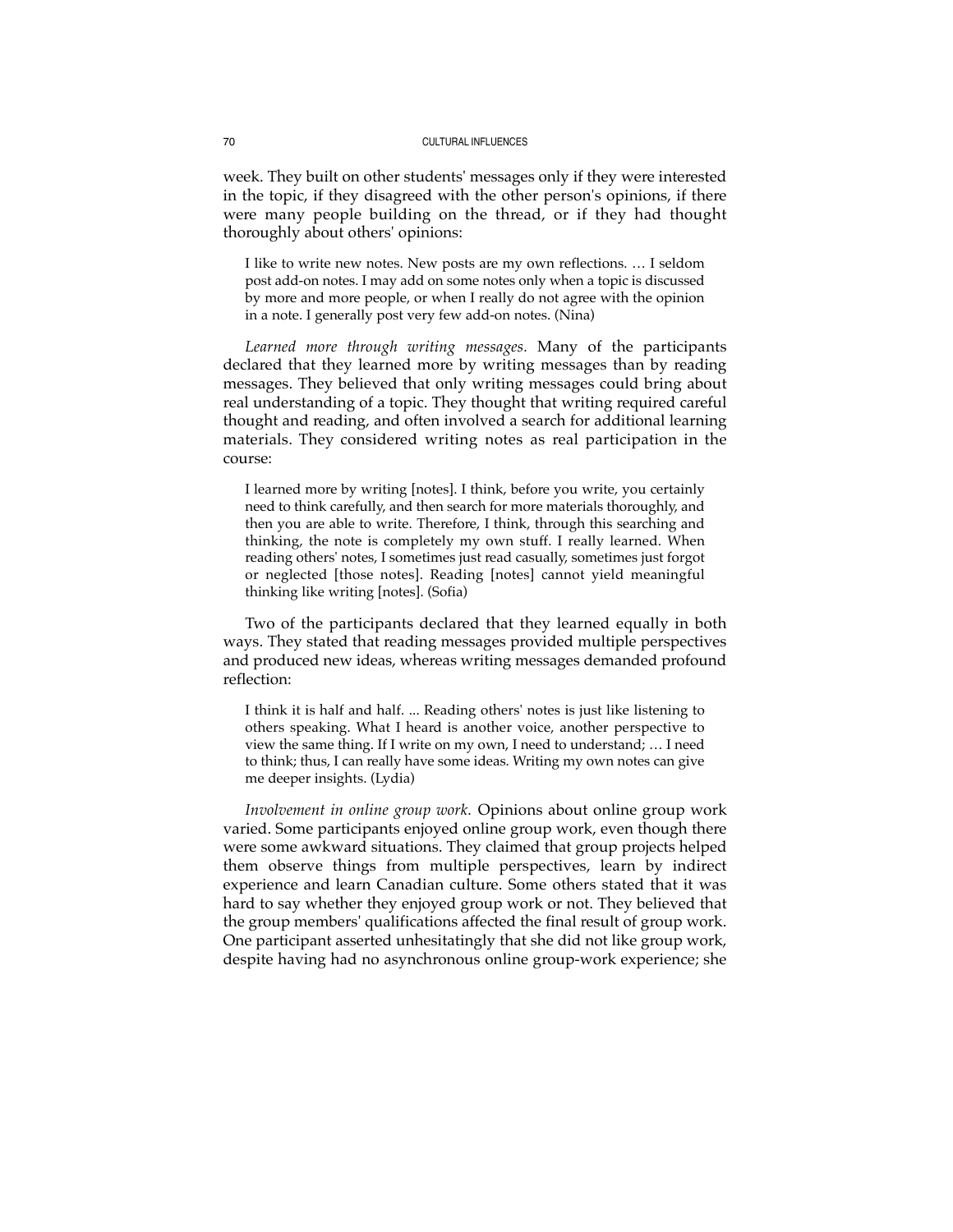assumed that it was challenging to reach a consensus in online groupwork situations.

The participants preferred to work with native English-speaking students in online group work, because they could practice their English skills and could better attain multiple perspectives. Some others asserted that native English speakers were more knowledgeable and had better comprehension of the course content and could thus help to resolve problems raised by language barriers.

*Preference about online assignments.* Some of the students preferred to do a single big assignment at the end of a term, whereas others preferred to do several small assignments during the term in addition to a final assignment. The latter group believed that small assignments could help learners track their on-going learning outcomes. They felt that this was very important for online learning, which lacked means to verify their learning progress in comparison to a face-to-face learning. They also stated that the final assignment could reflect their mastery of the overall course content. Those who favoured a single big assignment thought that this provided more control over choosing their topic and that writing several small assignments consumed too much time.

# *Cultural Factors Affecting Chinese students' Asynchronous Online Learning*

*Unfamiliarity with the disciplinary culture.* The participants' unfamiliarity with the disciplinary cultures of education in Canada most obviously affected their participation in asynchronous online learning. Educational theory and practice have developed differently in China than in Canada. Thus, Chinese students studying in the field of education in Canada may not understand the K-12 and provincial educational systems that are familiar to Canadian students. In addition, lack of knowledge about the field of education in Canada and unfamiliarity with its specialized vocabulary affected the Chinese students' participation in asynchronous online learning. The participants believed that, because of their unfamiliarity with the disciplinary culture, they participated less in online discussions, posted fewer messages in online courses, comprehended course content less well, spent more time on learning, or even conflicted with others during online discussions.

*Ignorance of Western social life.* Chinese students studying in Western universities, whether they are studying online or face-to-face, all encounter problems caused by their not understanding or even misunderstanding Western social life. The participants' ignorance of Canadian social life influenced their engagement in asynchronous online learning in two ways. First, in the field of education one cannot avoid talking about local social life. Because of their deficiency in the facts of Canadian social life, the Chinese students misconstrued some discussion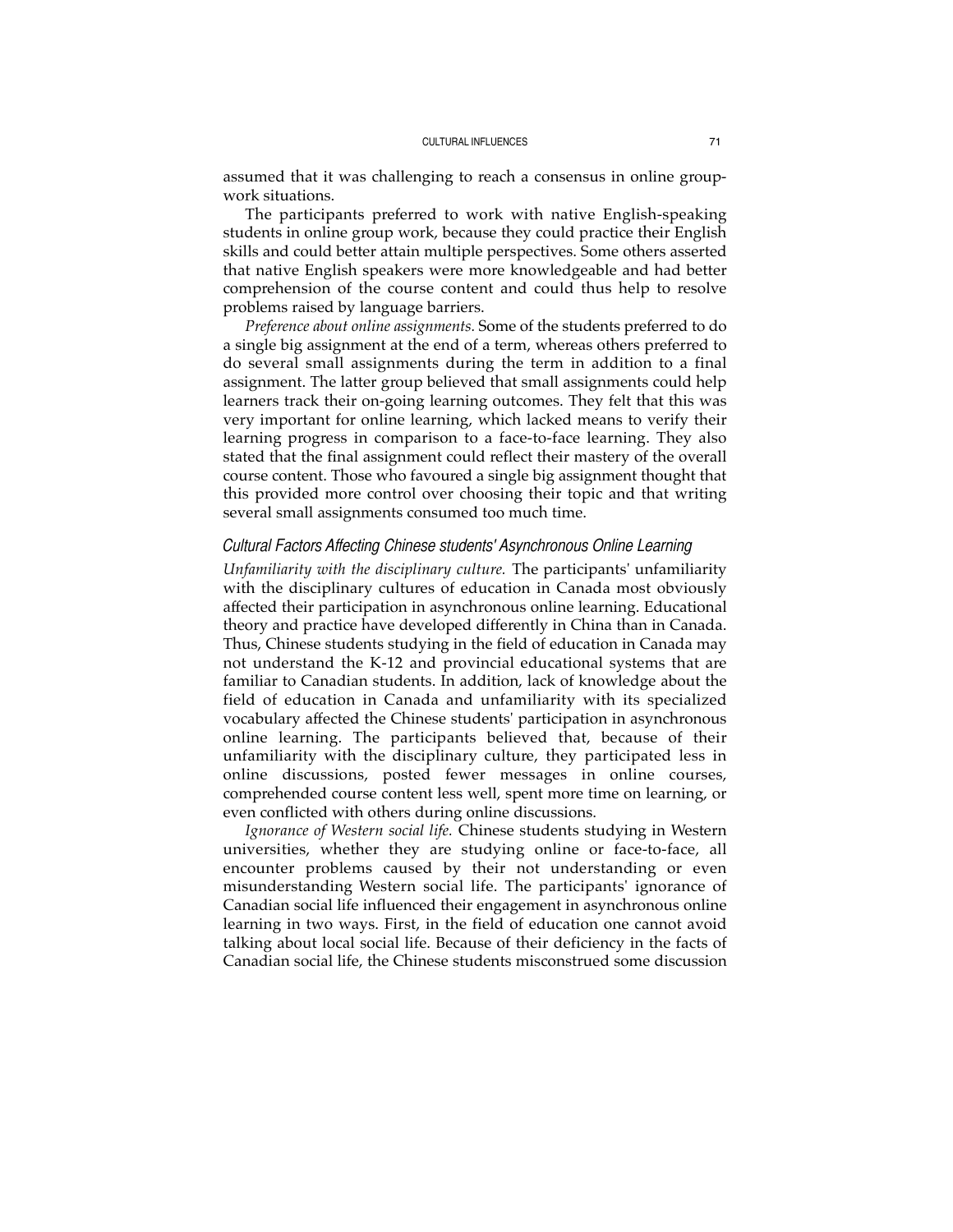messages, did not know when it was appropriate to "cut in" during a discussion, and could not understand metaphors drawn from local social life. Consequently, they believed that they wrote fewer messages to the discussion board than they would have if they had understood Canadian culture better. The second effect of the participants' ignorance of Western social life was indirect. Sometimes, online discussions involving topics or events of Canadian social life did not prevent the Chinese students from acquiring disciplinary knowledge but still affected their perceptions of social presence, making them feel detached from their learning community.

The participants apparently had not developed effective strategies to solve the problems triggered by their ignorance of Canadian social life. They believed that it took time to learn Canadian social life fully. They thought that, in online courses, it was inappropriate to ask their peers to explain anything not directly related to the subject matter.

*Chinese cultural personality.* The participants' cultural personality had interesting effects on their asynchronous online learning. On the one hand, the participants' typically conservative, modest, face-saving Chinese personality reduced their participation in online discussions. Several hesitated to ask questions and some even gave up on a discussion or contributed fewer messages when their opinions conflicted with those of other participants. On the other hand, because online learning involved no face-to-face meetings, some of the participants modified their personality characteristics and behaved differently online. They became more active and "talked more" (posted more messages) in online courses than in face-to-face courses. This personality modification also affected the participants' actions in conflicts that arose during discussions. Most of them declared that they might insist on and argue for their own opinions in online learning more than they would have in face-to-face learning.

*Attitudes towards presenting opinions in public.* The participants' feelings about "nonsense notes" in online contributions reflect Chinese students' reluctance to present opinions. Half of the participants stated that Chinese students, unlike some native English-speaking students, would not contribute messages without any purpose or concrete content. They themselves contributed no messages that did not directly aid the development of opinions; they only wrote messages that were absolutely aimed at the discussion topics. They thought that this approach increased the time they spent on the online courses and reduced their number of messages.

*High achievement motivation.* The Chinese students' high level of achievement motivation and strong desire to excel increased their participation in online courses. They spent plenty of time writing assignments as they strove for perfection. Some of them took grammar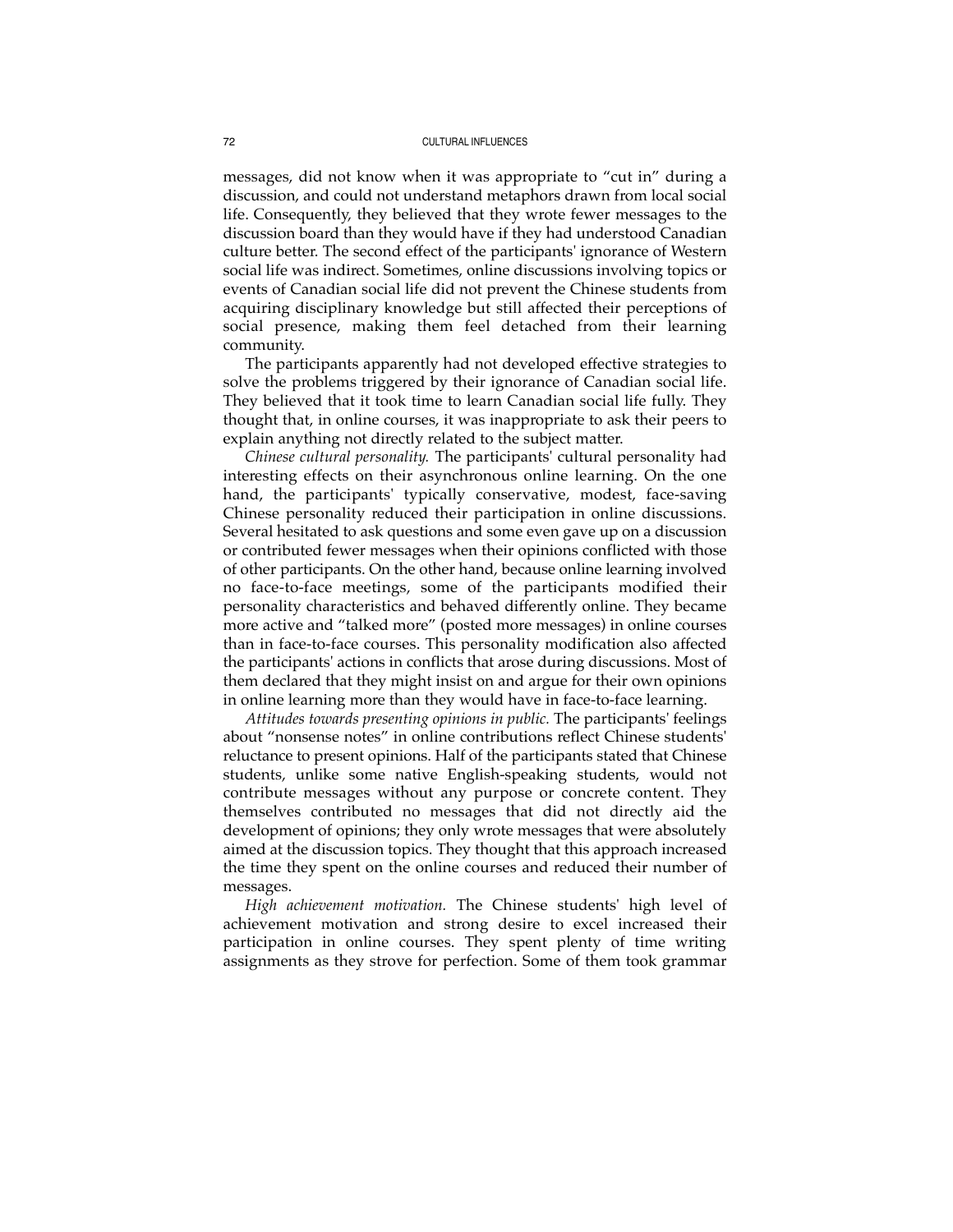and spelling errors in their messages very seriously, believing that the instructors might consider them careless students.

*Instructor's authoritative image.* Chinese students consider instructors as knowledge authorities more seriously than their Western counterparts do. Therefore, one participant thought that the Chinese students would be less involved than Canadians in discussions that diverged from the instructor's opinion. Some participants believed that the authoritative image of instructor might limit the range of their thinking and prevent them from writing messages that refuted the instructor. However, one of them also felt that they might present more contradictory opinions online, since the online environment reduced the instructor's apparent authority:

As you cannot see each other, some issues can be spoken about without any inhibition. Say anything you want to say. This is advantageous for the development of opinion. Otherwise, in a face-to-face situation, sometimes, when the teacher says something, you may feel embarrassed to refute the teacher. The Westerners do not have this problem; Chinese have this problem. ... Online, you can speak without any inhibition, no matter who he is; you can disagree with him. ... In a face-to-face situation, it is not easy to do so. (Pearl)

The authoritative image of the instructor also led one participant to believe that instructors who made grammar and spelling errors in discussion messages were not serious about their teaching.

# **Discussion**

Like the students in many other studies (e.g., Ku & Lohr, 2003, Wyatt, 2005), the Chinese student participants in this study had a positive attitude towards asynchronous online learning. Most of their perceptions of its strengths and weaknesses were similar to those of other students. Like the Chinese students in Ku and Lohr's (2003) study, some of the participants perceived fewer language barriers in asynchronous online learning. However, unlike the participants in other studies, one of our participants reported she could attain better grades in asynchronous online courses than in face-to-face courses. A reduction of language barriers may enhance Chinese students' understanding of discussion topics, encourage them to express their own thoughts better and stimulate them to participate more in online courses. As a result, they may attain better grades.

The Chinese students in this study contributed an average of four to five messages per person per week to online discussions, a little fewer than the six to ten messages reported in Harasim's (1989) study of Western students, but similar to the numbers in Poole's (2000) and Gabriel's (2004) studies of Western students. However, the numbers in our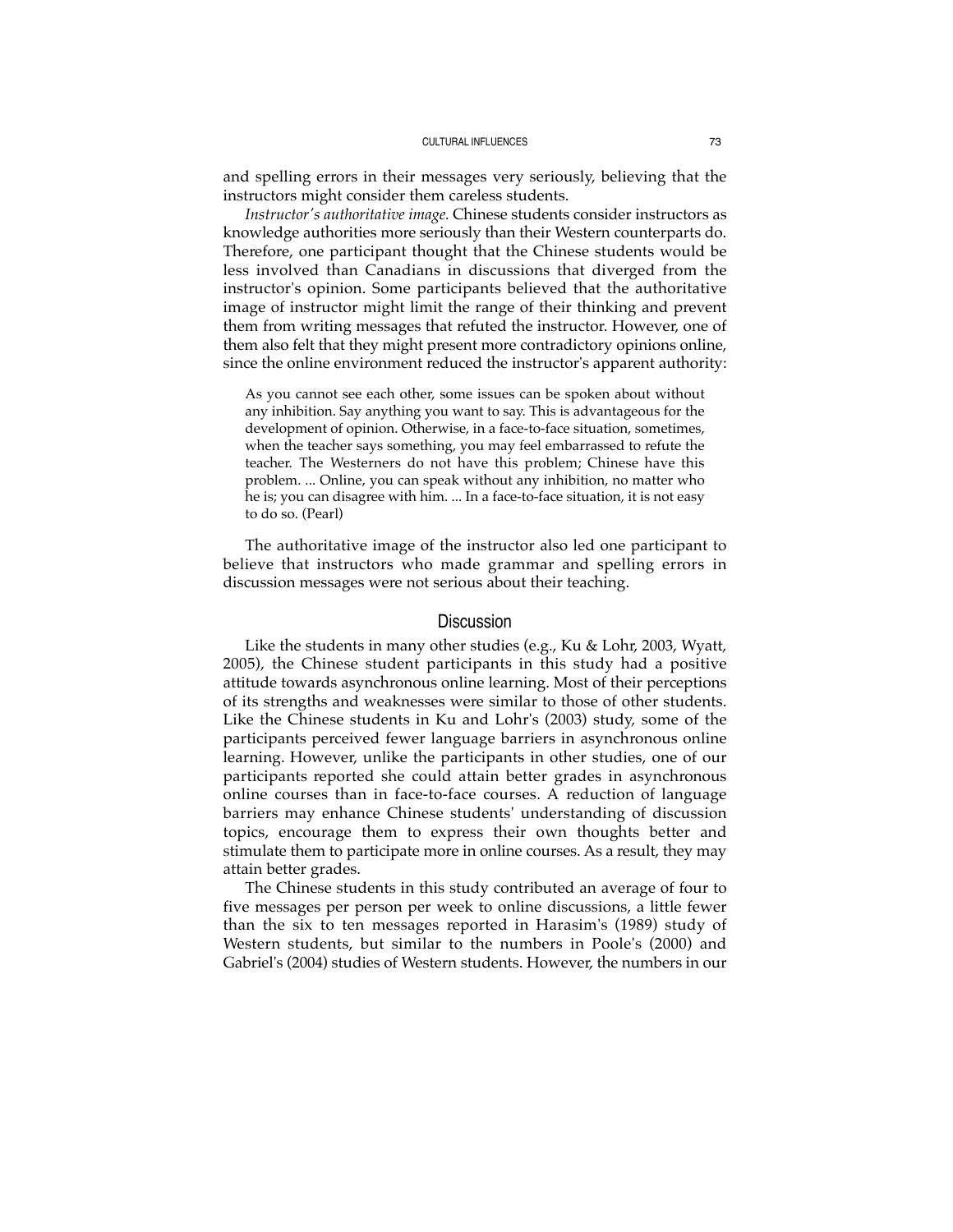study are self-reported rather than actual quantitative statistics, and we did not obtain comparable statistics for non-Chinese students in the same courses. One should therefore be careful about concluding that Chinese students normally post as many messages as non-Chinese students on average.

This study also reveals many features of Chinese students' participation in asynchronous online learning, such as the sources from which they obtained their ideas of what to contribute, various factors that affected their contribution of messages, their preferences to start new discussion topics, their understanding of the roles of writing messages and reading notes in online learning, and their opinions about online group work and assignments.

The major cultural factors influencing the Chinese students' participation in asynchronous online learning included unfamiliarity with the disciplinary culture, ignorance of Western social life, the Chinese cultural personality, attitudes towards presenting opinions in public, high levels of achievement motivation, and their image of the instructor as authoritative. In other words, the cultural factors that affect Chinese students' face-to-face learning in Western universities also influence their online learning in Western universities. To relieve students' publishing nervousness, Davie (1989) intended to spell words incorrectly in his first few messages. However, the present study suggests that instructors should use this strategy carefully, because some Chinese students may think that the instructors are not serious about their teaching tasks if they do not write well. The present study also supports Cahn's (1985) claim that the instructor appears less authoritative in computer-mediated learning.

This research has several limitations. The sample size was small and all six participants were women. All came from a single university. In addition, all six had similar professional backgrounds: each had studied English Literature in China and was studying education in Canada. Thus, they do not represent the wider range of Chinese graduate students who are studying various disciplines in the West. As a consequence, special care should be taken when generalizing the conclusions to other similar situations.

# Recommendations

Our study prompted seven suggestions for online instructors of Chinese students in Western universities. Readers will find some of them very similar to recommendation by other researchers, such as Salmon (2000) and Wilson (2001).

1. Be aware that Chinese students may behave differently than North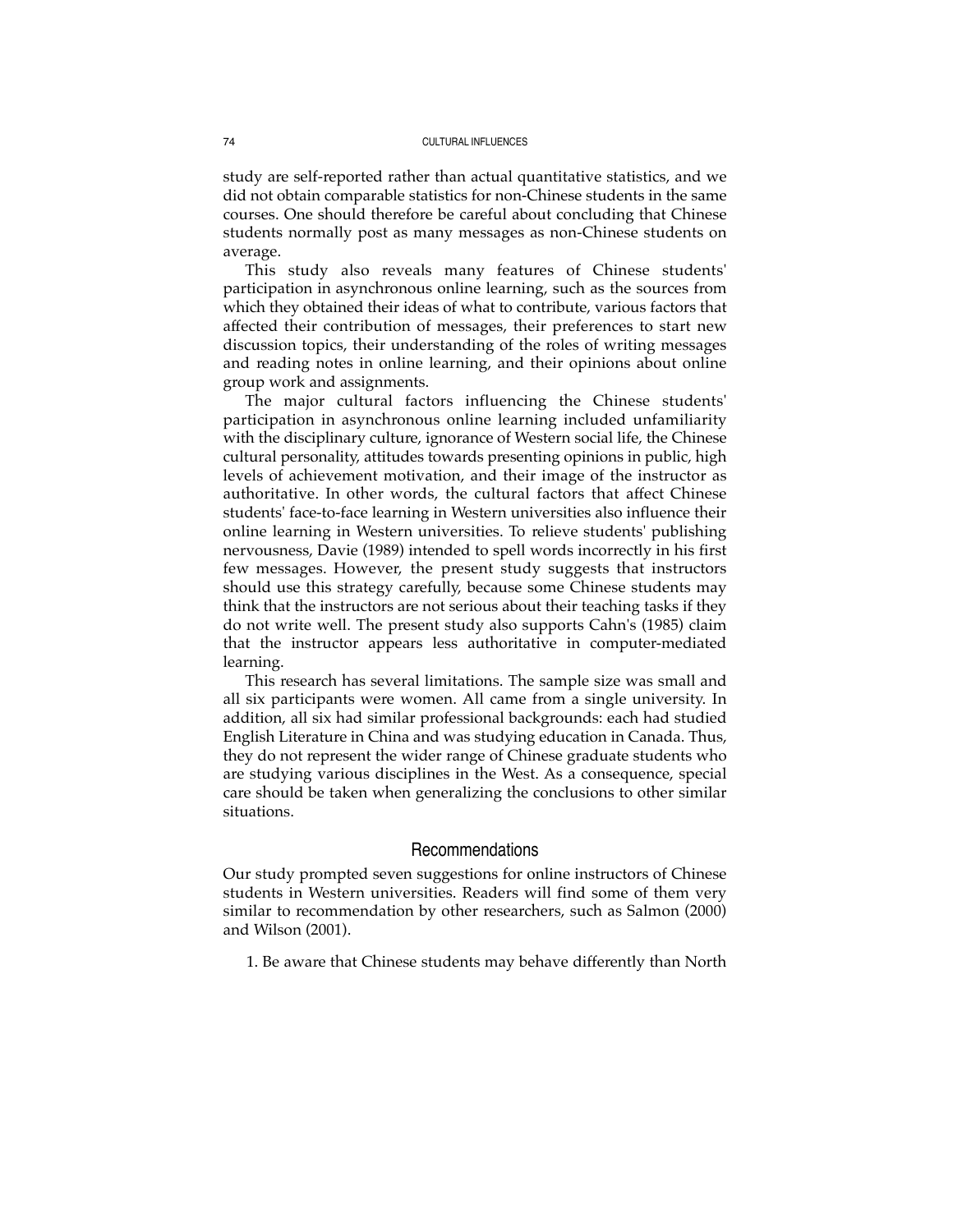American students. They may post fewer messages in online discussions, because they are not accustomed to discussion-based learning and hesitate to contradict their peers and instructors in a public forum. Instructors should tell them that the quantity of their messages is also important in their evaluation. Encourage them to contribute as many thoughts as they have to the discussion board. If applicable, specify a minimum number of messages that all students must contribute each week.

- 2. Encourage Chinese students to contribute and share their opinions, questions, and learning experiences with the whole online class without considering "face-saving". Tell them that communicating with the whole class will not only help them gain knowledge but also help others improve their studies.
- 3. As soon as possible, contact any Chinese student in the class who has not participated during the first week, tell them that their participation is not enough and explain why. Understand that these students often avoid contributing because they do not understand that such contributions are essential or feel uncomfortable participating, not because they do not want to contribute. This contact should be confidential; be prepared to help the students overcome any obstacles to participation.
- 4. Remind the Chinese students that some of their accustomed learning approaches may not be appropriate in Western universities, and that the evaluation methods and required learning activities differ from those used in China. They may find online learning easier in some respects, but also need to know that it is difficult in other respects.
- 5. Teach the Chinese students to try to think beyond the course materials and divergently (i.e., to disagree with instructors) and to connect the learning materials with their personal experiences.
- 6. If the course is going to touch upon topics about local social life or local disciplinary knowledge, such as the K-12 school system and p rovincial educational policy, provide additional resources as references for the Chinese students.
- 7. Be aware that Chinese students cannot understand some terms, particularly slang and metaphors, used in the course materials and discussions. This is not because of a lack of language ability but rather because of ignorance of local cultural norms.

# Conclusion

This study indicates that the key cultural factors that affected Chinese students' online learning in Western countries are the same as those that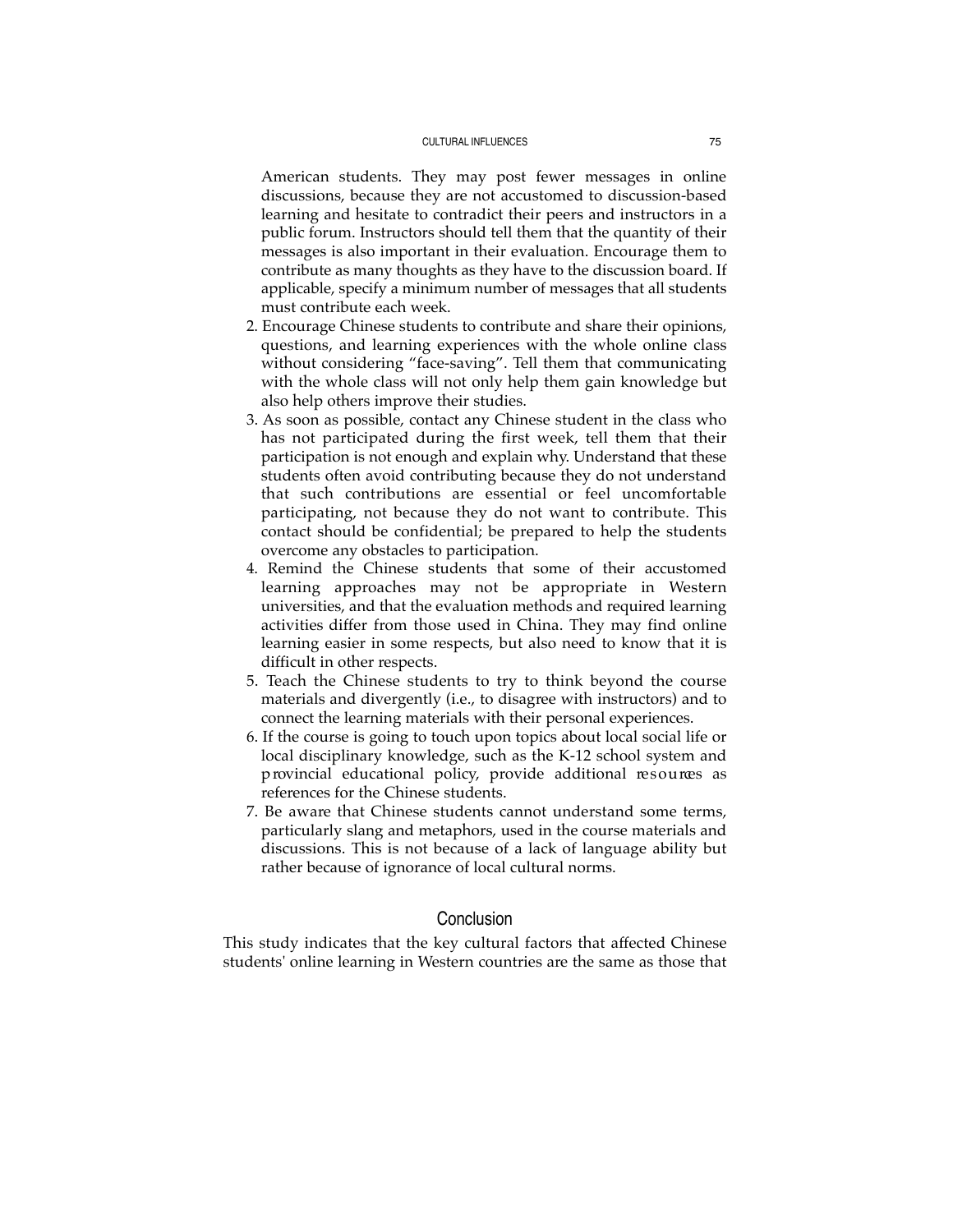affected their studies in face-to-face learning environment in Western countries. Thus, we believe that it is appropriate to transfer the knowledge already gained about face-to-face to online learning situations. Further, this study also indicates that the perceptions and participation of Chinese online students in Western universities are very similar to those of Western students in many aspects. However, it may not be appropriate to assume the same results in the situation that Chinese students learn online in China, because online courses in China are taught using approaches different from those in the West.

This study will help both Chinese students and Western online instructors become aware of the reasons for Chinese students' success or disillusionment in online courses. Such awareness should help both the students and their instructors understand and improve their online practices in order to ensure successful online learning. Though they apply only to the specific situation we examined, our findings may be useful in other similar situations where online educators must cross cultural divisions. We suggest additional studies to confirm how broadly applicable our findings are and how well our recommended solutions can mitigate the reported problems.

Finally, we believe that our research method can be used to study how other cultures approach online learning by exploring learners' pre- and post-online course attitudes and knowledge. Other researchers will need to consider the voices of these learners when similarly investigating the online experiences of students from different cultures.

#### References

- Ali, N. S., Hodson-Carlton, K., & Ryan, M. (2004). Students' perceptions of online learning: Implications for teaching. *Nurse Educator, 29,* 111-115.
- Ballard, B., & Clanchy, J. (1991). Assessment by misconception: Cultural influences and intellectual traditions. In L. Hamp-Lyons (Ed.), *Assessing second language writing in academic contexts* (pp. 19-35). Norwood, NJ: Ablex Publishing.
- Becher, T. (1981). Towards a definition of disciplinary cultures. *Studies in Higher Education, 6,* 109-122.
- Becher, T. (1987). Disciplinary discourse. *Studies in Higher Education, 12,* 261-274.
- Biggs, J., & Watkins, D. (1999). The Chinese learner in retrospect. In D. A. Watkins, & J. B. Biggs (Eds.), T*he Chinese learner: Cultural, psychological and contextual influences* (pp. 159- 182). Hong Kong, China: Comparative Education Research Centre, University of Hong Kong.
- Bogdan, R. C., & Biklen, S. K. (1992). *Qualitative research for education: An introduction to theory and methods* (2nd ed.). Needham Heights, MA: Allyn and Bacon.
- Burge, E. J. (1994). Learning in computer conferenced contexts: The learner's perspective. *Journal of Distance Education, 9*(1), 19-43.
- Cahn, D. D. (1985). Information technology and interpersonal behavior: Impact on supervisor-subordinate and teacher-student relationships. *Paper presented at the annual meeting of the Eastern Communication Association, Providence, RI.* (ERIC Document Reproduction Service No. ED 259413)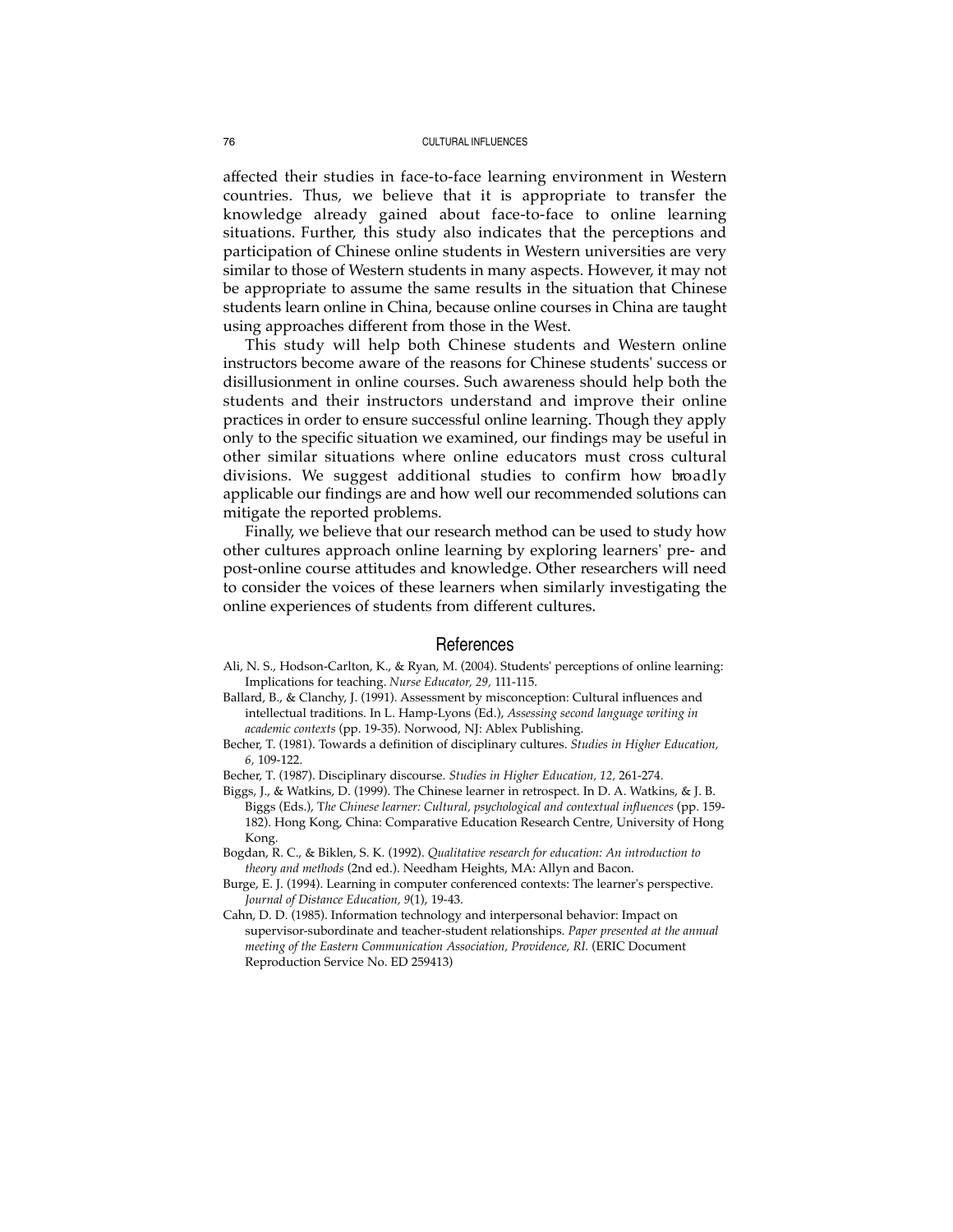Chan, S. (1999). The Chinese learner-a question of style. *Education + Training, 41,* 294-305.

- Chen, C., Stevenson, H. W., Hayward, C., & Burgess, S. (1995). Culture and academic achievement: Ethnic and cross-national differences. In M. L. Maehr & P. R. Pintrich (Eds.), *Advances in motivation and achievement: Vol. 9. Culture, motivation and achievement* (pp. 119-151). Greenwich, CT: JAI Press.
- Chentiz, W. C., & Swanson, J. M. (1986). Qualitative research using grounded theory. In W. C. Chentiz & J. M. Swanson (Eds.), *From practice to grounded theory: Qualitative research in nursing* (pp.3-15). Menlo Park, CA: Addison-Wesley.
- Cifuentes, L., & Shih, Y.C. D. (2001). Teaching and learning online: A collaboration between U.S. and Taiwanese students. *Journal of Research on Computing in Education, 33,* 456-474.
- Creswell, J. W. (1998). *Qualitative inquiry and research design: Choosing among five traditions.* Thousand Oaks, CA: Sage.
- Daugherty, M., & Funke, B. L. (1998). University faculty and student perceptions of Webbased instruction. *Journal of Distance Education, 13*(1), 21-39.
- Davie, L. E. (1989). Facilitation techniques for the on-line tutor. In R. Mason, & A. Kaye (Eds.), *Mindweave: Communication, computers and distance education* (pp. 74-85). Oxford, UK: Pergamon Press
- Feng, J. H. (1991). *The adaptation of students from the People's Republic of China to an American academic culture.* (ERIC Document Reproduction Service No. ED 329833)
- Flowerdew, J., & Miller, L. (1995). On the notion of culture in L2 lectures. *TESOL Quarterly, 29,* 345-373
- Gabriel, M. A. (2004). Learning together: Exploring group interactions online. *Journal of Distance Education, 19*(1), 54-72.
- González, V., Chen, C.-Y., & Sanchez, C. (2001). Cultural thinking and discourse organisational patterns influencing writing skills in a Chinese English-as-a-Foreign-Language (EFL) learner. *Bilingual Research Journal, 25,* 627-652.
- Harasim, L. (1989). On-line education: a new domain. In R. Mason, & A. Kaye (Eds.), *Mindweave: Communication, computers and distance education* (pp. 50-62). Oxford, UK: Pergamon Press.
- Howland, J. L., & Moore, J. L. (2002). Student perceptions as distance learners in Internetbased courses. *Distance Education, 23,* 183-195.
- Jin, S. H. (2005). Analyzing student-student and student-instructor interaction through multiple communication tools in web-based learning. *International Journal of Instructional Media, 32,* 59-67.
- Kaplan, R. B. (1966). Cultural thought patterns in intercultural education. *Language Learning, 16,* 1-20.
- Kaplan, R. B. (1972). *The anatomy of rhetoric: Prolegomena to a functional theory of rhetoric.* Philadelphia: Centre of Curriculum Development.
- Kirby, J. R., Woodhouse, R. A., & Ma, Y. (1999). Studying in a second language: The experiences of Chinese students in Canada. In D. A. Watkins, & J. B. Biggs (Eds.), *The Chinese learner: Cultural, psychological and contextual influences* (pp. 45-67). Hong Kong, China: Comparative Education Research Center, University of Hong Kong.
- Ku, H. Y., & Lohr, L. L. (2003). A case study of Chinese students' attitudes toward their first online learning experience. *Educational Technology Research and Development, 51*(3), 95-102.
- Ladd, P. D., Ruby, R. (1999). Learning style and adjustment issues of international students. *Journal of Education for Business, 74,* 363-373.
- Lin, L. (2002). The learning experience of Chinese graduate students in American social sciences program. *Paper presented at the annual conference of the Comparative and International Education Society, Orlando, FL.* (ERIC Document Reproduction Service No. ED 474163)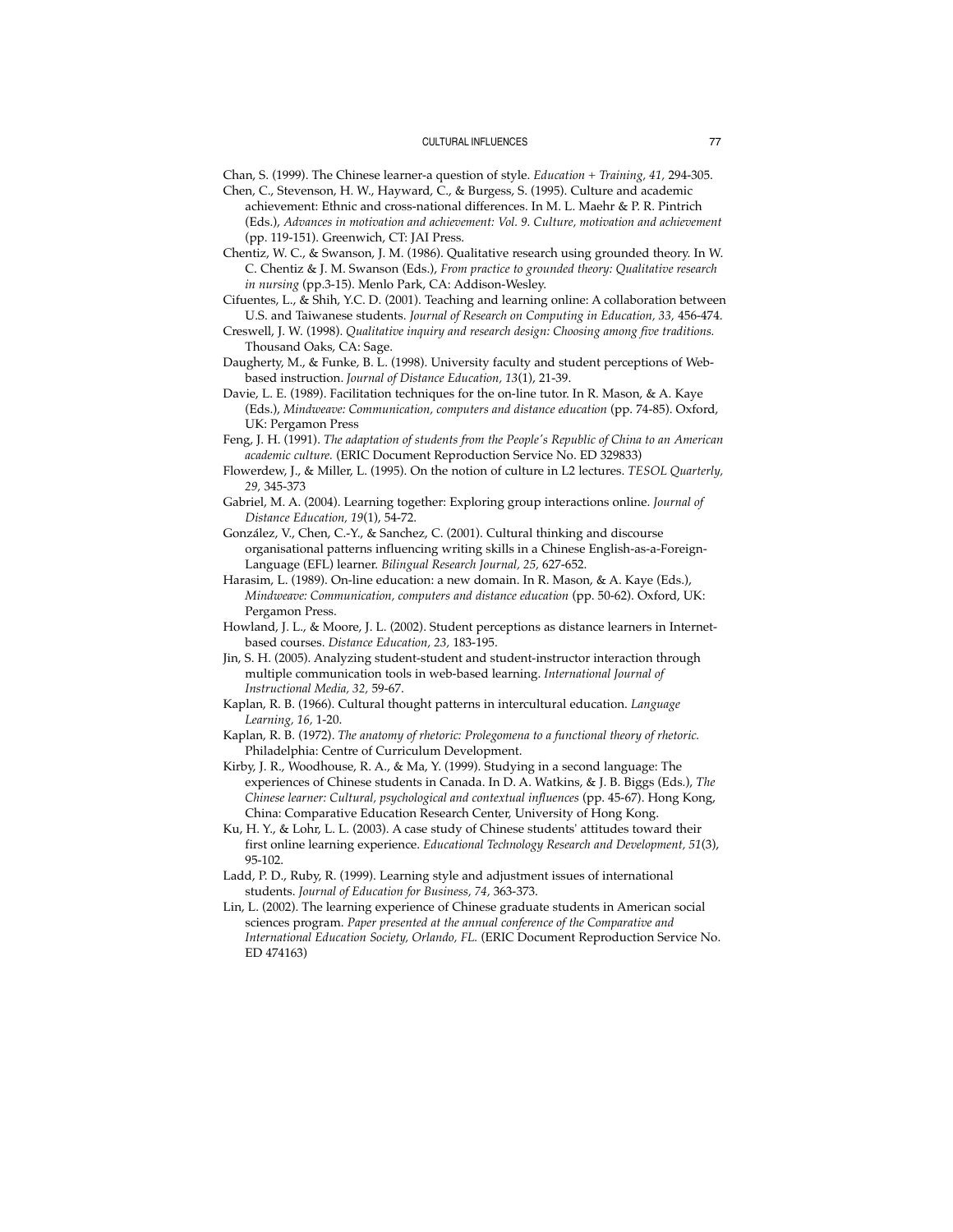Liu, L. M. (1986). Chinese cognition. In M.H. Bond (Ed), *The psychology of Chinese people* (pp. 73-102). Hong Kong: Oxford University Press.

- McAlpine, H., Lockerbie, L., Ramsay, D., & Beaman, S. (2002). Evaluating a Web-based graduate level nursing ethics course: Thumbs up or thumbs down? *The Journal of Continuing Education in Nursing, 33,* 12-18.
- Poole, D. M. (2000). Student Participation in a discussion oriented online course: A case study. *Journal of Research on Computing in Education, 33,* 162-177.
- Reid, J. M. (1987). The learning style preferences of ESL students. *TESOL Quarterly, 12,* 87- 111.

Salili, F. (1996). Achievement motivation: A cross-cultural comparison of British and Chinese students. *Educational Psychology, 16,* 271-279.

- Salili, F. (2001). Teacher-student interaction: Attributional implications and effectiveness of teachers' evaluative feedback. In D. A. Watkins & J. B. Biggs (Eds.), *Teaching the Chinese learner: Psychological and pedagogical perspectives* (pp. 77-98). Hong Kong, China: Comparative Education Research Centre, University of Hong Kong.
- Salmon, G. (2000). *E-moderating: The key to teaching and learning online.* London: Kogan Page.
- Shih, Y. D., & Cifuentes, L. (2003). Taiwanese intercultural phenomena and issues in a United States-Taiwan telecommunications partnership. *Educational Technology Research and Development, 51*(3), 82-90.
- Smith, P. J., & Smith, S. N. (1999). Differences between Chinese and Australian students: Some implications for distance educators. *Distance Education, 20,* 64-80.
- Song, L., Singleton, E. S., Hill, J. R., & Koh, M. H. (2004). Improving online learning: Student perceptions of useful and challenging characteristics. *Internet and Higher Education, 7,* 59-70.
- Strauss, A., & Corbin, J. (1998). *Basics of qualitative research: Techniques and procedures for developing grounded theory* (2nd ed.). Thousand Oaks, CA: Sage.
- Tu, C. H. (2001). How Chinese perceive social presence: An examination of interaction in online learning environment. *Education Media International, 38,* 45-60.
- Vonderwell, S. (2003). An examination of asynchronous communication experiences and perspectives of students in an online course: a case study. *Internet and Higher Education, 6,* 77-90.
- Wilson, M. S. (2001). Cultural considerations in online instruction and learning. *Distance Education, 22,* 52-64.
- Watkins, D.A., & Biggs, J.B. (2001). The paradox of the Chinese learner and beyond. In D. A. Watkins, & J. B. Biggs (Eds.), *Teaching the Chinese learner: Psychological and pedagogical perspectives* (pp. 115-34). Hong Kong, China: Comparative Education Research Center, University of Hong Kong.
- Woodrow, D., & Sham, S. (2001). Chinese pupils and their learning preferences. *Race Ethnicity and Education, 4,* 377-394.
- Wyatt, G. (2005). Satisfaction, academic rigor and interaction: Perceptions of online instruction. *Education, 125,* 460-468.

Naxin Zhao is a Ph.D. student in the Department of Curriculum, Teaching and Learning of the Ontario Institute for Studies in Education of the University of Toronto. His current research interests include using Web 2.0 technology in education, online learning and

Mason, R. (2001). Editorial. *Distance Education, 22,* 4-6.